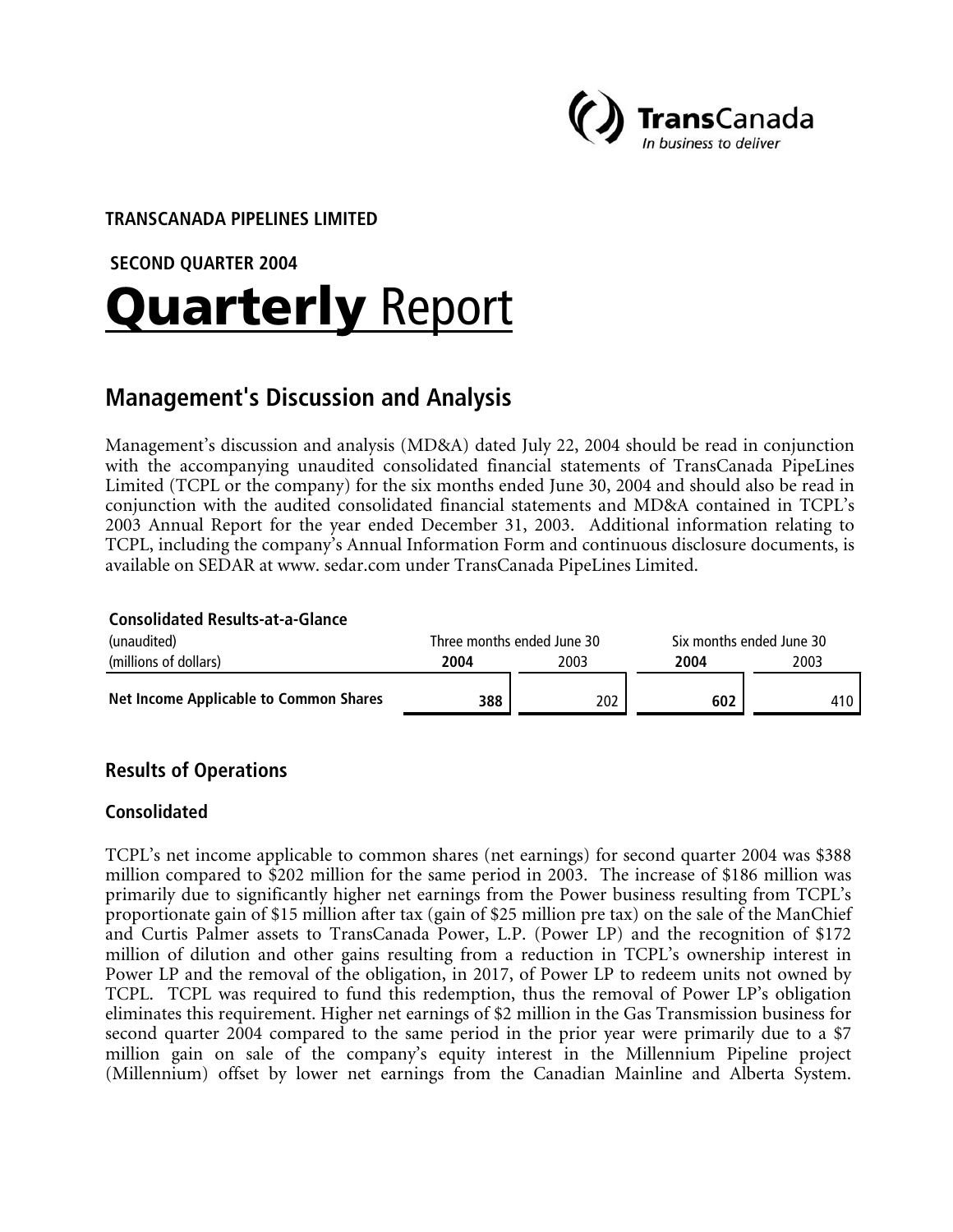TCPL's net earnings for the six months ended June 30, 2004 were \$602 million compared to \$410 million for the comparable period in 2003. The increase of \$192 million in the first six months of 2004 compared to the same period in 2003 was primarily due to significantly higher net earnings in the Power business mainly as a result of gains related to Power LP and lower net expenses in the Corporate segment, partially offset by lower net earnings from the Gas Transmission business.

Excluding the above-mentioned \$187 million of combined gains included in net earnings related to Power LP, Power business' net earnings for the six months ended June 30, 2004 were consistent with the same period in 2003. Higher net earnings from TCPL's investment in Bruce Power L.P. (Bruce Power) were primarily offset by lower contributions from Eastern Operations and Western Operations and the recognition in second quarter 2003 of the \$19 million after-tax settlement with a former counterparty.

The decrease in net expenses of \$11 million in the Corporate segment for the six months ended June 30, 2004 relates primarily to income tax refunds received in first quarter 2004.

The lower net earnings of \$7 million in the Gas Transmission business for the six months ended June 30, 2004 compared to the same period in 2003 were primarily due to lower earnings from the Canadian Mainline and Alberta System, partially offset by the gain on sale of Millennium in 2004.

| beginent nesures at a Giance<br>(unaudited)   |      | Three months ended June 30 |      | Six months ended June 30 |  |  |
|-----------------------------------------------|------|----------------------------|------|--------------------------|--|--|
| (millions of dollars)                         | 2004 | 2003                       | 2004 | 2003                     |  |  |
| <b>Gas Transmission</b>                       | 146  | 144                        | 295  | 302                      |  |  |
| Power                                         | 249  | 63                         | 314  | 126                      |  |  |
| Corporate                                     |      | (5)                        |      | (18)                     |  |  |
| <b>Net Income Applicable to Common Shares</b> | 388  | 202                        | 602  | 410                      |  |  |

#### **Segment Results-at-a-Glance**

Funds generated from continuing operations of \$390 million for the second quarter decreased \$44 million compared to second quarter 2003. Funds generated from operations of \$813 million for the six months ended June 30, 2004 decreased \$78 million compared to the same period in 2003.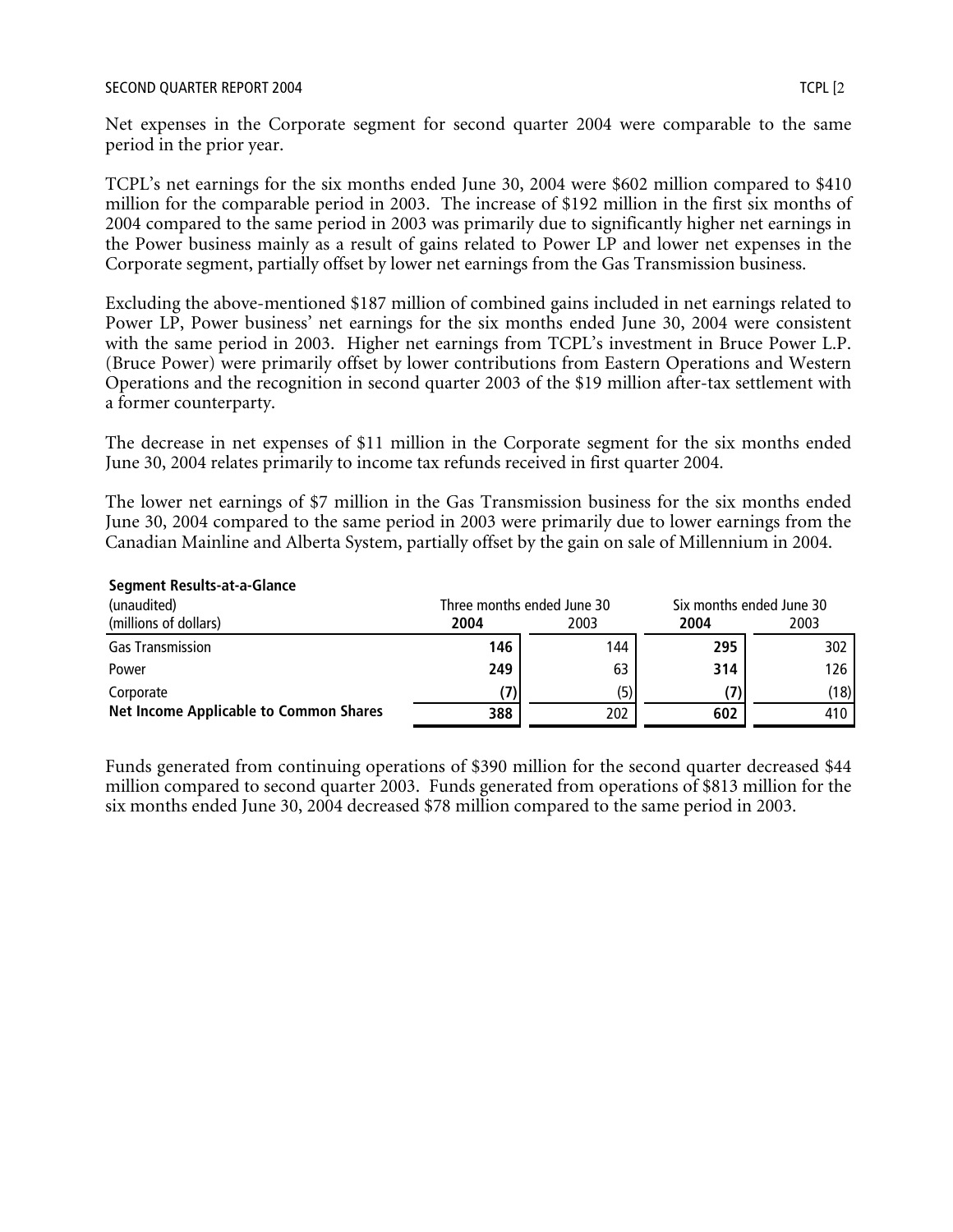#### **Gas Transmission**

The Gas Transmission business generated net earnings of \$146 million and \$295 million for the quarter and six months ended June 30, 2004, respectively, compared to \$144 million and \$302 million for the same periods in 2003.

| (unaudited)                                      | Three months ended June 30 |      |      | Six months ended June 30 |
|--------------------------------------------------|----------------------------|------|------|--------------------------|
| (millions of dollars)                            | 2004                       | 2003 | 2004 | 2003                     |
| <b>Wholly-Owned Pipelines</b>                    |                            |      |      |                          |
| Alberta System                                   | 39                         | 44   | 79   | 86                       |
| <b>Canadian Mainline</b>                         | 66                         | 71   | 130  | 142                      |
| Foothills*                                       | 5                          | 5    | 11   | 9                        |
| <b>BC System</b>                                 | 1                          | 2    | 3    | 4                        |
|                                                  | 111                        | 122  | 223  | 241                      |
| <b>Other Gas Transmission</b>                    |                            |      |      |                          |
| <b>Great Lakes</b>                               | 14                         | 11   | 31   | 28                       |
| Iroquois                                         | 3                          | 4    | 11   | 11                       |
| TC PipeLines, LP                                 | 5                          | 4    | 9    | 7                        |
| Portland**                                       |                            |      | 6    | 7                        |
| Ventures LP                                      | 4                          |      | 7    | 4                        |
| Trans Québec & Maritimes                         | 2                          |      | 4    | 4                        |
| CrossAlta                                        |                            |      | 2    | 4                        |
| TransGas de Occidente                            | 3                          | 3    | 6    | 7                        |
| Northern Development                             | (1)                        |      | (2)  | (1)                      |
| General, administrative, support costs and other | 4                          | (5)  | (2)  | (10)                     |
|                                                  | 35                         | 22   | 72   | 61                       |
| Net earnings                                     | 146                        | 144  | 295  | 302                      |

## **Gas Transmission Results-at-a-Glance**

\* The remaining ownership interests in Foothills, previously not held by TCPL, were acquired on August 15, 2003.

\*\* TCPL increased its ownership interest in Portland to 43.4 per cent from 33.3 per cent on September 29, 2003

and to 61.7 per cent from 43.4 per cent on December 3, 2003.

## Wholly-Owned Pipelines

The Alberta System's net earnings of \$39 million in second quarter 2004 decreased \$5 million compared to \$44 million in the same quarter of 2003. Net earnings for the six months ended June 30, 2004 decreased \$7 million compared to the same period in 2003. The decrease was primarily due to lower earnings resulting from the recently approved rate of return on deemed common equity in 2004 compared to earnings implicit in the 2003 negotiated settlement which included a fixed revenue requirement component. Earnings in 2004 reflect a return of 9.60 per cent on deemed common equity of 35 per cent as approved by the Alberta Energy and Utilities Board (EUB) in its Generic Cost of Capital (GCOC) decision released July 2, 2004.

The Canadian Mainline's net earnings decreased \$5 million and \$12 million for the three and six months ended June 30, 2004, respectively, when compared to the corresponding periods in 2003. The decrease was primarily due to a lower rate of return on common equity of 9.56 per cent in 2004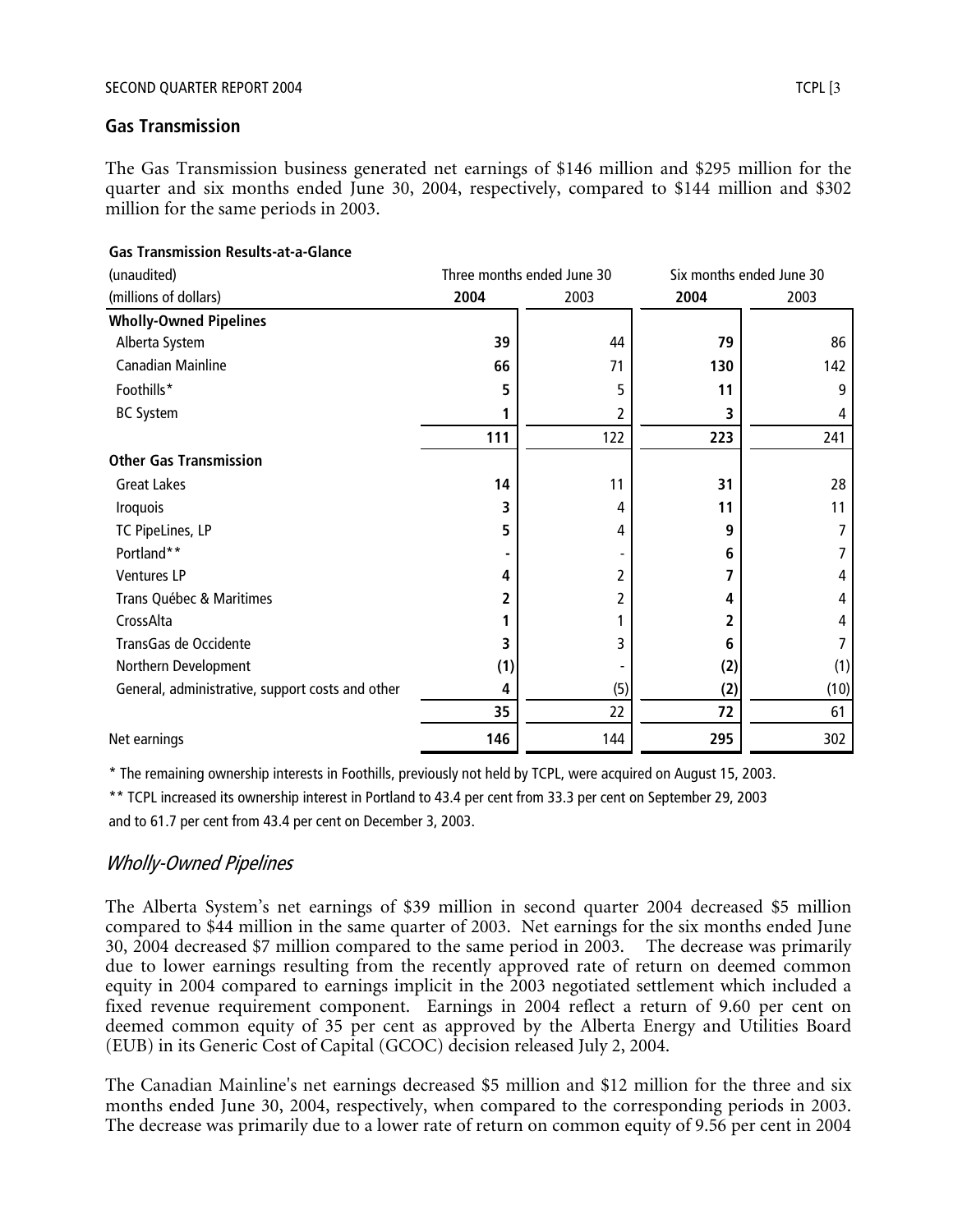compared to 9.79 per cent in 2003, and a lower average investment base. The common equity return of 9.56 per cent is implicit in the interim tolls for 2004 which were approved by the National Energy Board (NEB) in December 2003.

Foothills' net earnings of \$11 million for the six months ended June 30, 2004 were \$2 million higher than the same period in 2003 reflecting TCPL's August 2003 acquisition of the remaining ownership interests in Foothills not previously held.

#### **Operating Statistics**

| Six months ended June 30<br>(unaudited)                         |       | Alberta<br>System <sup>*</sup> |       | Canadian<br>Mainline** | Foothills*** |      |      | ВC<br>System |
|-----------------------------------------------------------------|-------|--------------------------------|-------|------------------------|--------------|------|------|--------------|
|                                                                 | 2004  | 2003                           | 2004  | 2003                   | 2004         | 2003 | 2004 | 2003         |
| Average investment base (\$ millions)<br>Delivery volumes (Bcf) | 4.719 | 4.938                          | 8.274 | 8.659                  | 722          | 746  | 230  | 238          |
| Total                                                           | 1,925 | 1.971                          | 1,355 | 1.419                  | 552          | 522  | 162  | 126          |
| Average per day                                                 | 10.6  | 10.9                           | 7.4   | 7.8                    | 3.0          | 2.9  | 0.9  | 0.7          |

\* Field receipt volumes for the Alberta System for the six months ended June 30, 2004 were 1,958 Bcf (2003 - 1,937 Bcf); average per day was 10.8 Bcf (2003 - 10.7 Bcf).

\*\* Canadian Mainline deliveries originating at the Alberta border and in Saskatchewan for the six months ended June 30, 2004 were 1,016 Bcf (2003 - 1,093 Bcf); average per day was 5.6 Bcf (2003 - 6.0 Bcf).

\*\*\* The remaining interests in Foothills were acquired in August 2003. The delivery volumes in the table represent 100 per cent of Foothills.

#### Other Gas Transmission

TCPL's proportionate share of net earnings from its Other Gas Transmission businesses was \$35 million for the three months ended June 30, 2004 compared to \$22 million for the same period in 2003. The 2004 results included a \$7 million gain on sale of Millennium which is reflected in general, administrative, support costs and other. Excluding this gain, earnings for the quarter increased \$6 million compared to the same period in 2003. The increase was primarily due to higher earnings from Great Lakes as a result of successful marketing of short-term services and higher earnings from Ventures LP as a result of the expansion completed in 2003.

Net earnings for the six months ended June 30, 2004 were \$72 million compared to \$61 million for the same period in 2003. Excluding the \$7 million gain on sale of Millennium recognized in second quarter 2004, year-to-date earnings were \$4 million higher compared to the same period in 2003. The increase was due to higher earnings from Great Lakes as a result of successful marketing of short-term services and increased earnings from TC PipeLines, LP and Ventures LP. These increases were partially offset by the impact of a weaker U.S. dollar and lower earnings from CrossAlta as a result of less favourable market conditions.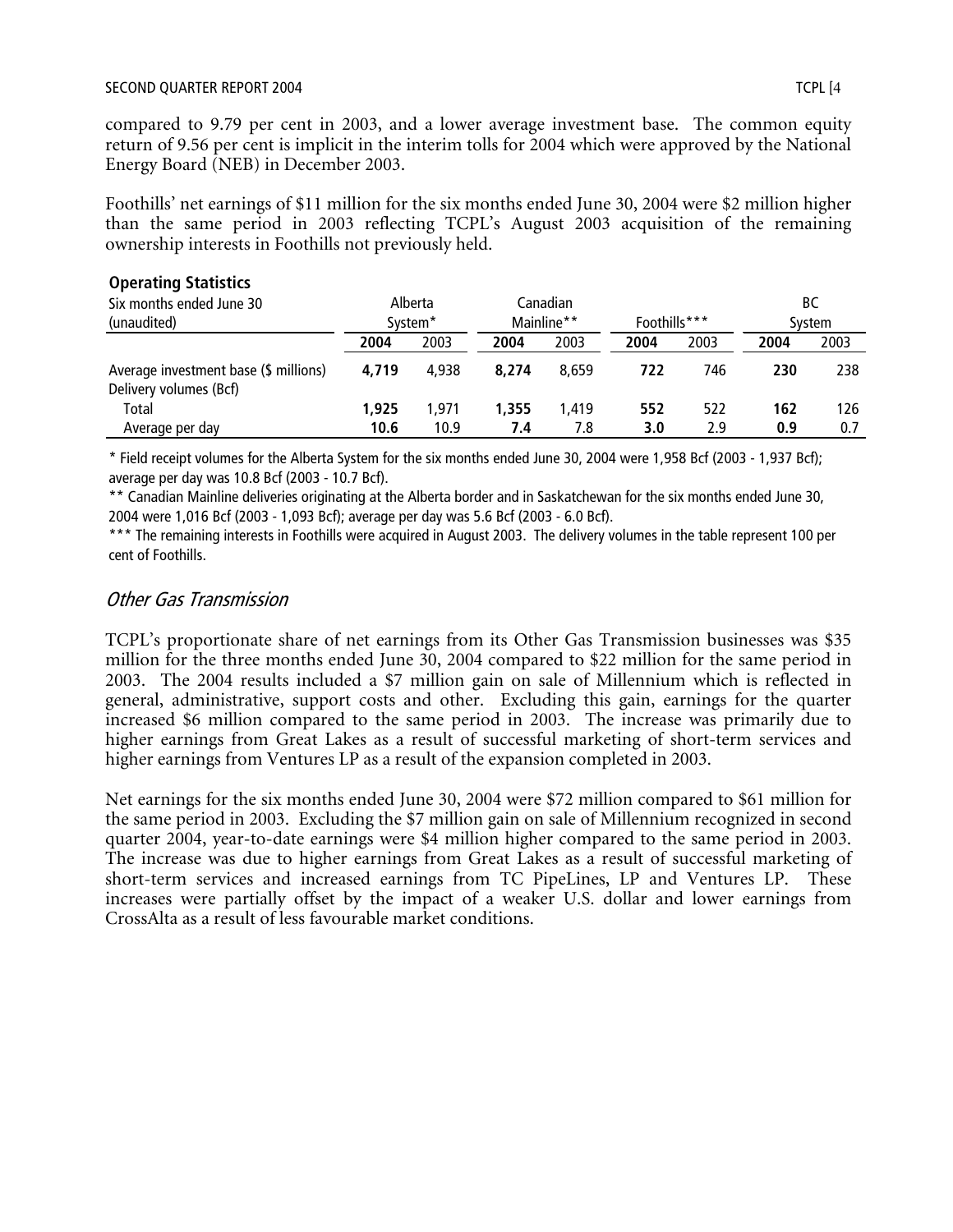#### **Power**

#### **Power Results-at-a-Glance**

| (unaudited)                                      | Three months ended June 30 |      |      | Six months ended June 30 |
|--------------------------------------------------|----------------------------|------|------|--------------------------|
| (millions of dollars)                            | 2004                       | 2003 | 2004 | 2003                     |
| Western operations                               | 35                         | 60   | 70   | 103                      |
| Eastern operations                               | 22                         | 36   | 56   | 61                       |
| <b>Bruce Power investment</b>                    | 48                         | 16   | 96   | 54                       |
| Power LP investment                              | 6                          |      | 16   | 18                       |
| General, administrative, support costs and other | (24)                       | (22) | (49) | (43)                     |
| Operating and other income                       | 87                         | 97   | 189  | 193                      |
| <b>Financial charges</b>                         | (3)                        | (4)  | (5)  | (6)                      |
| Income taxes                                     | (22)                       | (30) | (57) | (61)                     |
|                                                  | 62                         | 63   | 127  | 126                      |
| Gains related to Power LP (after tax)            | 187                        |      | 187  |                          |
| Net earnings                                     | 249                        | 63   | 314  | 126                      |

Power's net earnings in second quarter 2004 of \$249 million increased \$186 million compared to \$63 million in second quarter 2003 primarily due to \$187 million of gains related to Power LP. During second quarter 2004, TCPL completed the sale of the ManChief and Curtis Palmer power facilities to Power LP for US\$402.6 million, before closing adjustments, resulting in an after-tax gain on sale of \$15 million (pre-tax gain of \$25 million). At a meeting in April 2004, Power LP unitholders approved these acquisitions and the removal of Power LP's obligation to redeem all units not owned by TCPL in 2017. TCPL was required to fund this redemption, thus the removal of Power LP's obligation eliminates this requirement. In addition, in second quarter 2004, Power LP issued 8.1 million subscription receipts which were subsequently converted into partnership units and TCPL invested \$20 million of the net proceeds of \$286.8 million realized from this issue. The net impact of this issue reduced TCPL's ownership interest in Power LP from 35.6 per cent to 30.6 per cent. As a result of these events, TCPL recognized dilution and other gains of \$172 million in second quarter 2004, \$132 million of which were previously deferred and were being amortized into income to 2017. Dilution gains arose when TCPL's ownership interest in Power LP was decreased as a result of the Power LP issuing partnership units and the units were issued at a market price in excess of TCPL's carrying value per unit of the investment. Excluding these one-time gains, Power's net earnings in second quarter 2004 of \$62 million decreased \$1 million compared to \$63 million in second quarter 2003. Higher earnings from Bruce Power were more than offset by lower contributions from Eastern Operations and Western Operations, reflecting the sale of ManChief and Curtis Palmer to Power LP, and the recognition in second quarter 2003 in Western Operations of a \$31 million pre-tax (\$19 million after-tax) settlement with a former counterparty.

Net earnings for the six months ended June 30, 2004 of \$314 million increased \$188 million compared to \$126 million in the same period in 2003 primarily due to the \$187 million of gains recorded related to Power LP. Excluding the Power LP-related gains, Power's net earnings for the six months ended June 30, 2004 of \$127 million increased \$1 million compared to \$126 million in the same period in 2003. Higher earnings from Bruce Power were offset by lower contributions from Eastern Operations and Western Operations, reflecting the impacts of selling ManChief and Curtis Palmer to Power LP, the recognition in second quarter 2003 in Western Operations of the \$31 million pre-tax settlement with a former counterparty and higher general, administrative, support costs and other.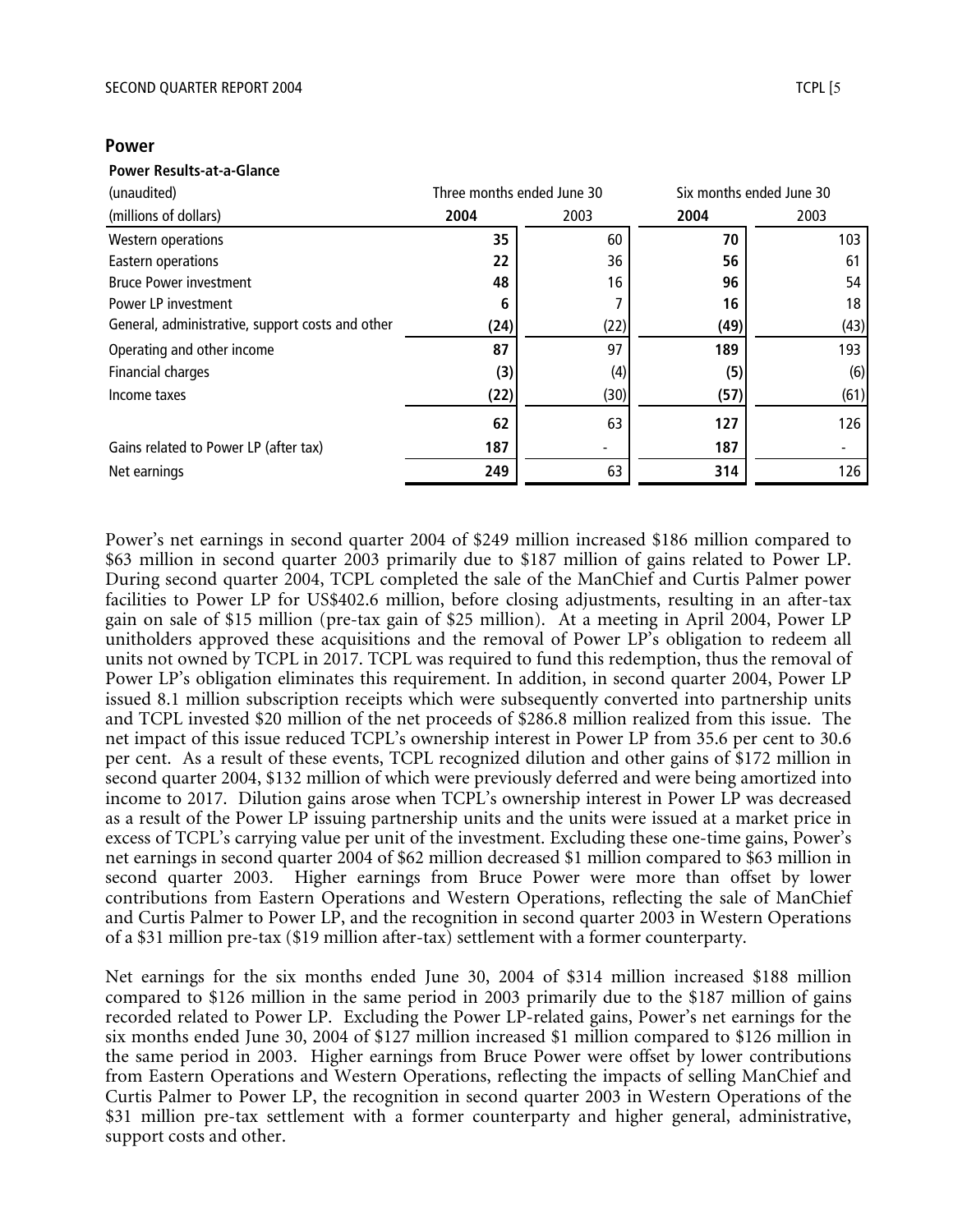#### Western Operations

Operating and other income from Western Operations of \$35 million and \$70 million for the three and six months ended June 30, 2004 was \$25 million and \$33 million lower, respectively, compared to the same periods in 2003. The decrease was mainly due to recognition in second quarter 2003 of a \$31 million (\$19 million after-tax) settlement with a former counterparty which defaulted in 2001 under power forward contracts and lower ManChief income in second quarter 2004 as a result of the sale of the plant to Power LP in April 2004. Partially offsetting these decreases were fee revenues with respect to the sale of ManChief and Curtis Palmer to Power LP and the impact of higher net margins achieved on the overall portfolio of power in second quarter 2004.

#### Eastern Operations

Operating and other income from Eastern Operations of \$22 million and \$56 million for the three and six months ended June 30, 2004 was \$14 million and \$5 million lower, respectively, compared to the same periods in 2003. These decreases were mainly due to reduced contributions from the Curtis Palmer hydroelectric facilities as a result of the sale of these assets to Power LP in April 2004 and the unfavourable impact of a weaker U.S. dollar in 2004.

#### Bruce Power Investment

| (unaudited)                                                | Three months ended June 30 |       | Six months ended June 30 |       |  |
|------------------------------------------------------------|----------------------------|-------|--------------------------|-------|--|
| (millions of dollars)                                      | 2004                       | 2003  | 2004                     | 2003  |  |
| Bruce Power (100 per cent basis)                           |                            |       |                          |       |  |
| Revenues                                                   | 434                        | 244   | 833                      | 642   |  |
| Operating expenses                                         | (286)                      | (210) | (536)                    | (403) |  |
| Operating income                                           | 148                        | 34    | 297                      | 239   |  |
| Financial charges                                          | (15)                       | (15)  | (33)                     | (32)  |  |
| Income before income taxes                                 | 133                        | 19    | 264                      | 207   |  |
|                                                            |                            |       |                          |       |  |
| TCPL's interest in Bruce Power income before income taxes* | 42                         | 6     | 83                       | 40    |  |
| Adjustments                                                |                            | 10    | 13                       | 14    |  |
| TCPL's income from Bruce Power before income taxes         | 48                         | 16    | 96                       | 54    |  |

#### **Bruce Power Results-at-a-Glance**

\* TCPL acquired its interest in Bruce Power on February 14, 2003. Bruce Power's 100 per cent income before income taxes from February 14, 2003 to June 30, 2003 was \$126 million.

Bruce Power contributed \$48 million of pre-tax equity income in second quarter 2004 compared to \$16 million in second quarter 2003. TCPL's share of power output for second quarter 2004 was 2,962 gigawatt hours (GWh) compared to 1,681 GWh in second quarter 2003. This increase primarily reflects higher output in 2004 as a result of the restart of Units 3 and 4 which have expanded capacity by approximately 1,500 megawatts (MW) from second quarter 2003 and correspondingly increased Bruce Power's operating expenses. Overall prices achieved during second quarter 2004 were approximately \$46 per megawatt hour (MWh) compared to an average realized price of \$45 per MWh in second quarter 2003. Approximately 55 per cent of the output was sold into Ontario's wholesale spot market in second quarter 2004 with the remainder being sold under longer term contracts. On a per unit basis, the Bruce operating cost decreased to \$30 per MWh in second quarter 2004 from \$40 per MWh in second quarter 2003. This decrease was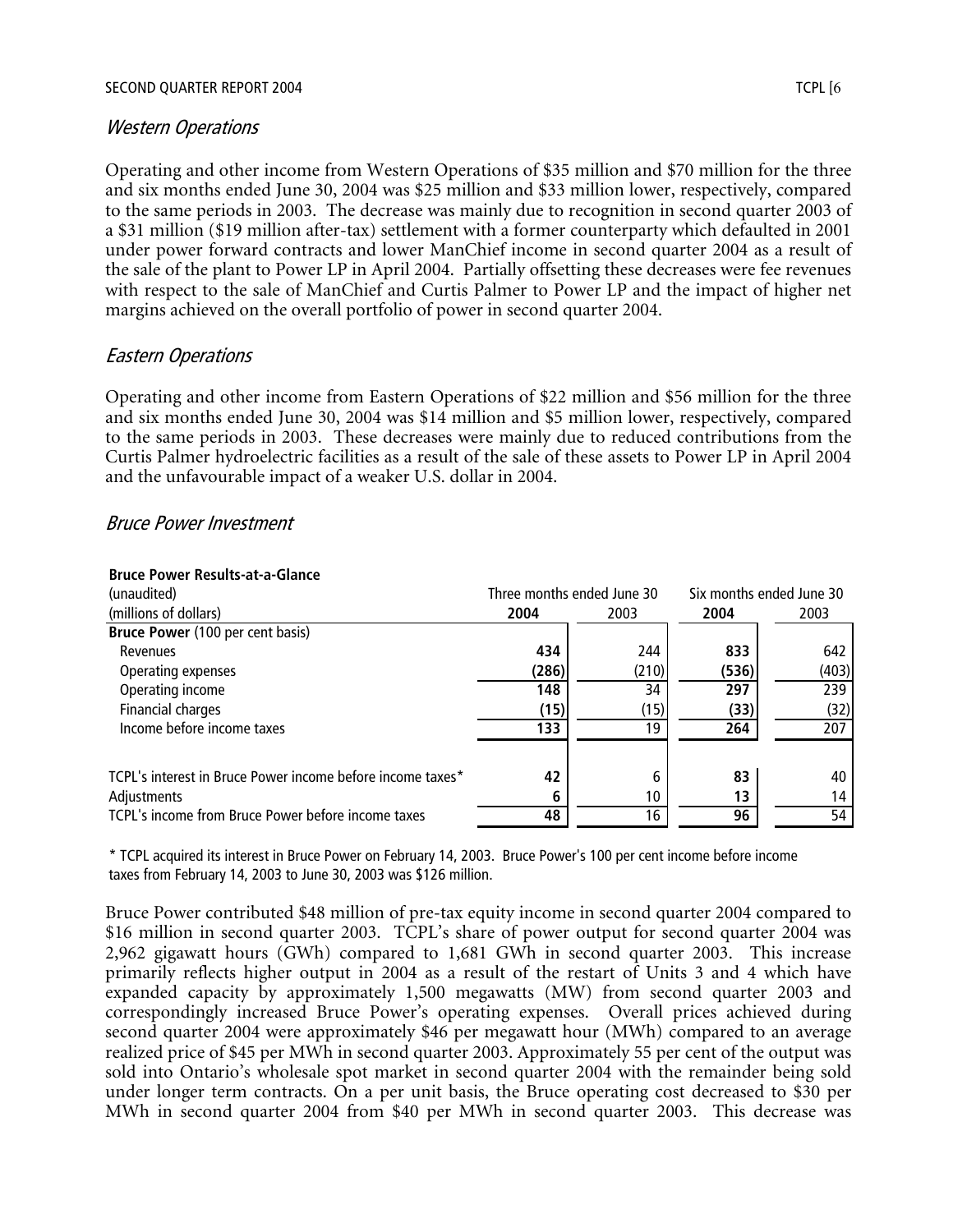primarily due to increased output in 2004 plus lower costs as a result of fewer planned maintenance outages in 2004 as compared to 2003.

Pre-tax equity income for the six months ended June 30, 2004 was \$96 million compared to \$54 million for the same period in 2003. This increase was primarily due to higher output in 2004 as a result of the return to service of the Bruce A units as well as a full six months of earnings in 2004 compared to earnings from February 14 to June 30 in 2003, reflecting TCPL's period of ownership in 2003. Operating costs for the six months ended June 30, 2004 were \$31 per MWh compared to \$36 per MWh for the period February 14 to June 30, 2003. Average realized prices in the six months ended June 30, 2004 were \$47 per MWh compared to \$52 per MWh during TCPL's period of ownership ended June 30, 2003.

The Bruce units ran at an average availability of 92 per cent in second quarter 2004, whereas average availability during second quarter 2003 was 77 per cent reflecting higher planned maintenance outage hours in second quarter 2003. Availability for the six months ended June 30, 2004 was 86 per cent compared to 84 per cent for the period from February 14 to June 30, 2003. A scheduled maintenance outage on Unit 4 began on May 22, 2004 and the unit was returned to service on July 2, 2004.

Equity income from Bruce Power is directly impacted by fluctuations in wholesale spot market prices for electricity as well as overall plant availability, which in turn, is impacted by scheduled and unscheduled maintenance. To reduce its exposure to spot market prices, Bruce Power has entered into fixed price sales contracts. Approximately 43 per cent of planned output for the remainder of 2004 is under fixed price sales contracts. There is a planned maintenance outage of approximately two to three months at one of the Bruce B units commencing at the same time as a planned Bruce B vacuum building outage where all four Bruce B units will be out of operation for approximately one month, both beginning in third quarter 2004.

## Power LP Investment

Operating and other income of \$6 million and \$16 million for the three and six months ended June 30, 2004 was \$1 million and \$2 million lower, respectively, compared to the same periods in 2003. The decrease was primarily due to Power's reduced ownership interest in Power LP in 2004 and the recognition of previously deferred gains resulting from the removal of the Power LP redemption obligation. Additional earnings from Power LP's acquisition of ManChief and Curtis Palmer partially offset these decreases.

## General, Administrative, Support Costs and Other

General, administrative, support costs and other increased \$2 million and \$6 million for the three and six months ended June 30, 2004 compared to the same periods in 2003, mainly reflecting higher support costs as part of the company's increased investment in the Power business. Partially offsetting these higher support costs were lower business development expenditures.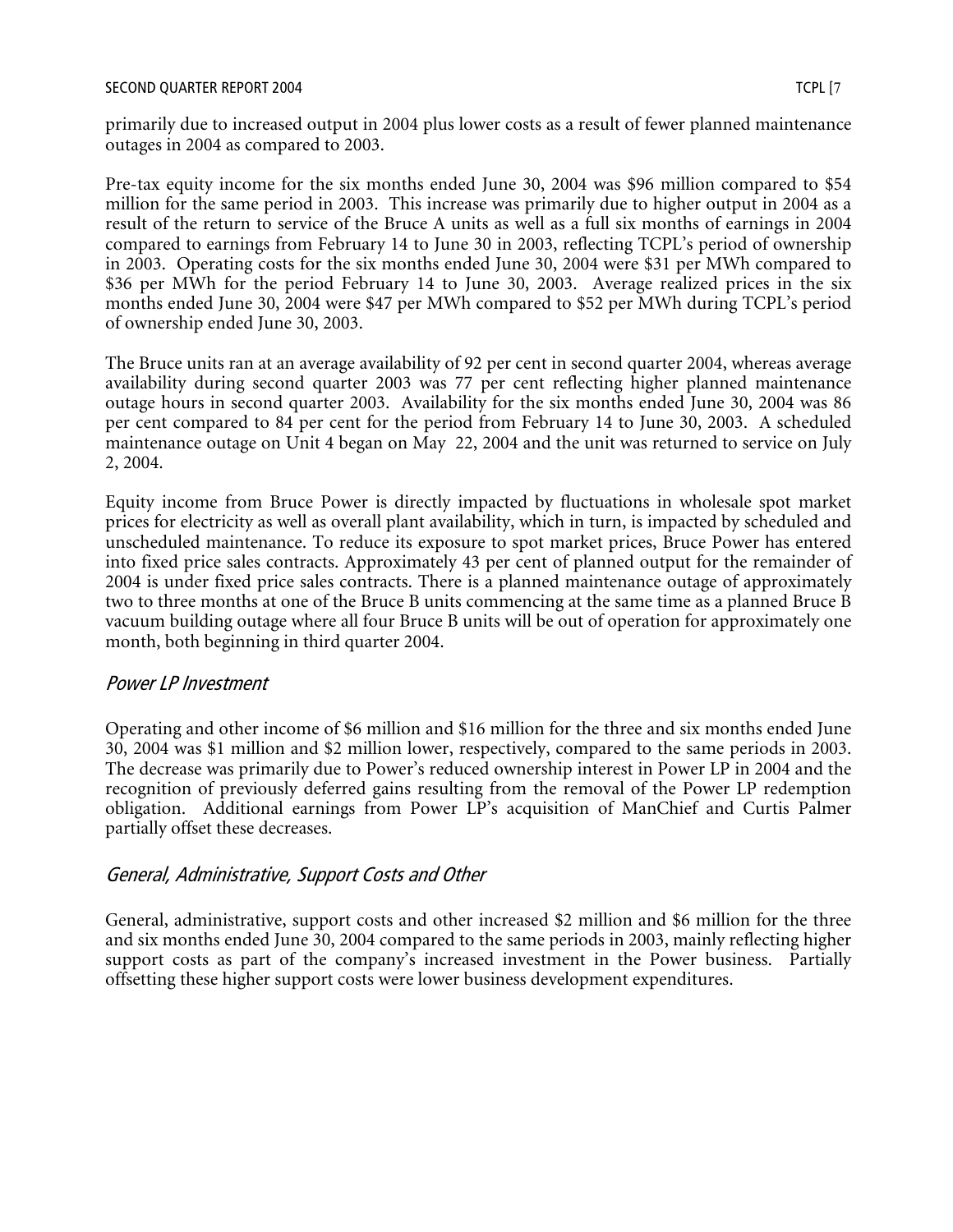| <b>Power Sales Volumes</b>            |                            |       |                          |        |
|---------------------------------------|----------------------------|-------|--------------------------|--------|
| (unaudited)                           | Three months ended June 30 |       | Six months ended June 30 |        |
| (GWh)                                 | 2004                       | 2003  | 2004                     | 2003   |
| Western operations $(1)$ $(3)$        | 2.929                      | 3.150 | 5,805                    | 6,241  |
| Eastern operations <sup>(3)</sup>     | 1.474                      | 1.724 | 3,085                    | 3,409  |
| Bruce Power investment <sup>(2)</sup> | 2,962                      | 1.681 | 5,492                    | 2,768  |
| Power LP investment <sup>(3)</sup>    | 536                        | 459   | 1,108                    | 1,022  |
| Total                                 | 7.901                      | 7.014 | 15,490                   | 13,440 |

 $<sup>(1)</sup>$  Sales volumes include TCPL's share of the Sundance B power purchase arrangement (50 per cent).</sup>

<sup>(2)</sup> Acquired on February 14, 2003. Sales volumes reflect TCPL's 31.6 per cent share of Bruce Power output from the date of acquisition.

 $^{(3)}$  ManChief and Curtis Palmer volumes are included in Power LP investment effective April 30, 2004.

| Weighted Average Plant Availability <sup>(1)</sup> | Three months ended June 30 |            | Six months ended June 30 |      |
|----------------------------------------------------|----------------------------|------------|--------------------------|------|
| (unaudited)                                        | 2004                       | 2003       | 2004                     | 2003 |
| Western operations <sup>(3)</sup>                  | 93%                        | 92%        | 96%                      | 94%  |
| Eastern operations <sup>(3)</sup>                  | 95%                        | 92%        | 97%                      | 88%  |
| Bruce Power investment <sup>(2)</sup>              | 92%                        | <b>77%</b> | 86%                      | 84%  |
| Power LP investment <sup>(3)</sup>                 | 96%                        | 90%        | 97%                      | 94%  |
| All plants                                         | 94%                        | 86%        | 92%                      | 89%  |

 $<sup>(1)</sup>$  Plant availability represents the percentage of time in the year that the plant is available to generate power, whether</sup> actually running or not and is reduced by planned and unplanned outages.

 $^{(2)}$  Comparative 2003 percentage is calculated from the February 14, 2003 date of acquisition. Bruce A Unit 3 is included effective March 1, 2004.

 $^{(3)}$  ManChief and Curtis Palmer are included in Power LP investment effective April 30, 2004.

#### **Corporate**

Net expenses were \$7 million and \$5 million for the three months ended June 30, 2004 and 2003, respectively. Net expenses were \$7 million for the six months ended June 30, 2004 compared to \$18 million for the same period in 2003. This \$11 million decrease was primarily due to income tax refunds and refund interest received in first quarter 2004.

## **Liquidity and Capital Resources**

#### **Funds Generated from Operations**

Funds generated from continuing operations were \$390 million and \$813 million for the three and six months ended June 30, 2004, respectively, compared with \$434 million and \$891 million for the same periods in 2003.

TCPL expects that its ability to generate sufficient amounts of cash in the short term and the long term, when needed, and to maintain financial capacity and flexibility to provide for planned growth is adequate and remains substantially unchanged since December 31, 2003.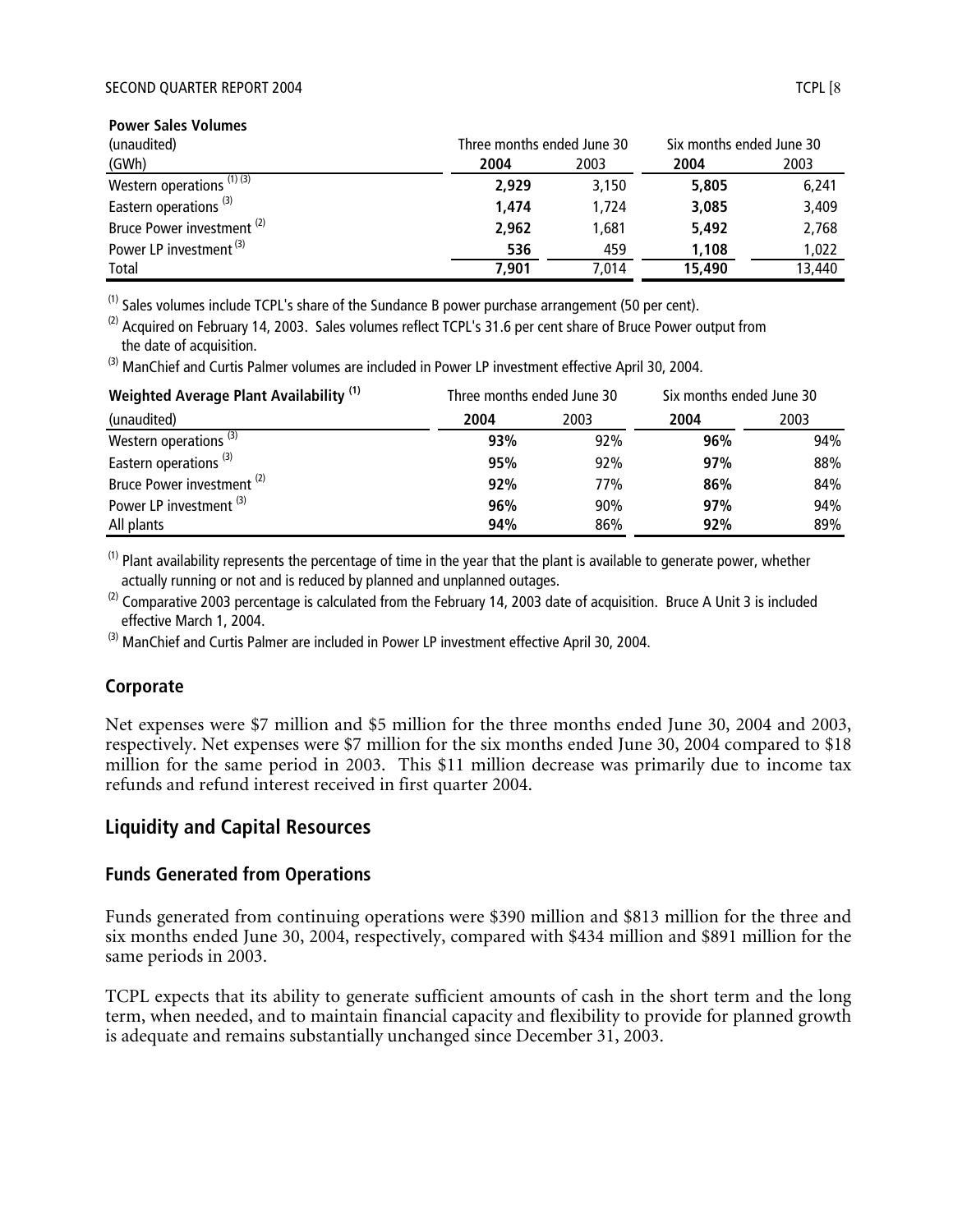#### **Investing Activities**

In the three and six months ended June 30, 2004, capital expenditures, excluding acquisitions, totalled \$93 million (2003 - \$107 million) and \$194 million (2003 - \$183 million), respectively, and related primarily to construction of new power plants, and maintenance and capacity capital in the Gas Transmission business.

In the three and six months ended June 30, 2004, disposition of assets totalled \$408 million (2003 nil) and related primarily to the sale of ManChief and Curtis Palmer to Power LP.

Acquisitions for the three and six months ended June 30, 2004 were \$14 million (2003 – \$3 million) and \$14 million (2003 - \$412 million), respectively.

#### **Financing Activities**

TCPL retired long-term debt of \$25 million and \$501 million in the three and six months ended June 30, 2004, respectively. In February 2004, the company issued \$200 million of five year medium-term notes bearing interest at 4.1 per cent. In March 2004, the company issued US\$350 million of 30 year senior unsecured notes bearing interest at 5.6 per cent. For the six months ended June 30, 2004, outstanding notes payable decreased by \$301 million, while cash and short-term investments increased by \$638 million.

The increase in cash and short-term investments and decrease in outstanding notes payable positions TCPL for the acquisition of Gas Transmission Northwest Corporation (GTN) (see Other Recent Developments - Gas Transmission - Gas Transmission Northwest Corporation).

## Dividends

On July 22, 2004, TCPL's Board of Directors declared a dividend for the quarter ending September 30, 2004 in an aggregate amount equal to the aggregate quarterly dividend to be paid on October 29, 2004 by TransCanada Corporation on the issued and outstanding common shares as at the close of business on September 30, 2004. The Board also declared regular dividends on TCPL's preferred shares.

## **Contractual Obligations**

At June 30, 2004, TCPL held a 30.6 per cent interest in Power LP which is a publicly-held limited partnership. Until April 29, 2004, Power LP was required to redeem all units outstanding at June 30, 2017, not held directly or indirectly by TCPL and TCPL was required to fund the redemption in accordance with the terms of the Power LP Partnership Agreement. At a special meeting held on April 29, 2004, Power LP's unitholders approved the amendment of the terms of the Power LP Partnership Agreement to remove Power LP's obligation to redeem all units not owned by TCPL in 2017.

Excluding the removal of the Power LP obligation, there have been no material changes to TCPL's contractual obligations, including payments due for each of the next five years and thereafter, since December 31, 2003. For further information on these contractual obligations, refer to the MD&A in TCPL's 2003 Annual Report.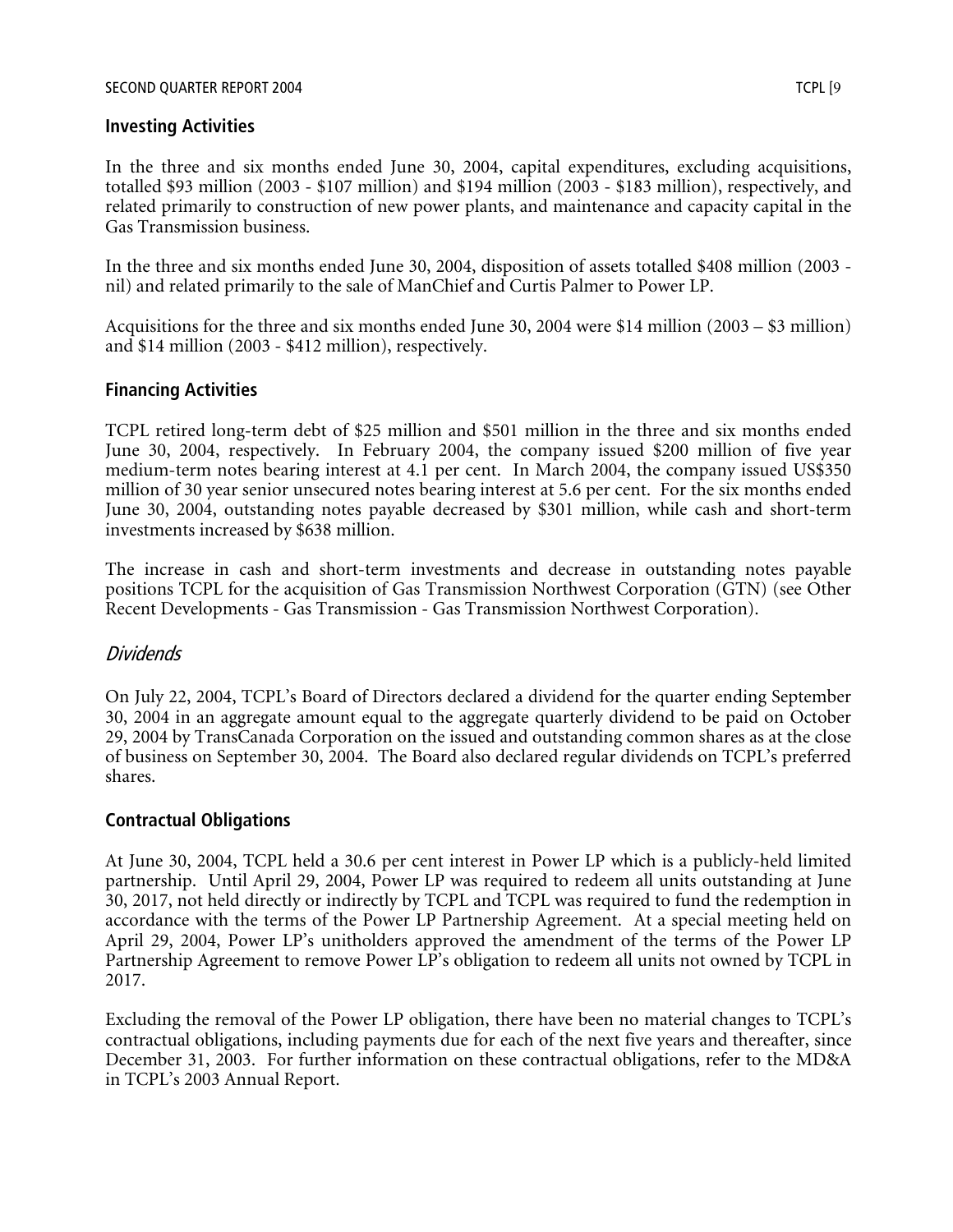#### **Financial and Other Instruments**

The following represents the material changes to the company's risk management and financial instruments since December 31, 2003 and reflects the impacts of the hedge accounting changes adopted prospectively, effective January 1, 2004, as further discussed under Accounting Changes - Hedging Relationships.

#### Foreign Exchange and Interest Rate Management Activity

The company manages certain foreign exchange risks of U.S. dollar debt and interest rate exposures of the Alberta System, the Canadian Mainline and the Foothills System through the use of foreign currency and interest rate derivatives. These derivatives are comprised of contracts for periods up to eight years. Certain of the realized gains and losses on interest rate derivatives are shared with shippers on predetermined terms.

| Asset/(Liability)       |                    | June 30, 2004 |                          | December 31, 2003 |
|-------------------------|--------------------|---------------|--------------------------|-------------------|
| (millions of dollars)   | (unaudited)        |               |                          |                   |
|                         | Carrying<br>Amount | Fair<br>Value | Carrying<br>Amount       | Fair<br>Value     |
| <b>Foreign Exchange</b> |                    |               |                          |                   |
| Cross-currency swaps    | (12)               | (12)          | (26)                     | (26)              |
| <b>Interest Rate</b>    |                    |               |                          |                   |
| Interest rate swaps     |                    |               |                          |                   |
| Canadian dollars        | 18                 | 18            |                          | 15                |
| U.S. dollars            |                    |               | $\overline{\phantom{0}}$ | 8                 |

At June 30, 2004, the principal amount of cross-currency swaps was US\$282 million (December 31, 2003 - US\$282 million). Notional principal amounts for interest rate swaps were \$669 million (December 31, 2003 - \$964 million) and US\$100 million (December 31, 2003 - US\$100 million).

The company manages the foreign exchange risk and interest rate exposures of its other U.S. dollar debt through the use of foreign currency and interest rate derivatives. These derivatives are comprised of contracts for periods up to nine years. The fair values of the interest rate derivatives are shown in the table below.

| Asset/(Liability)                         |             | June 30, 2004 |          | December 31, 2003 |
|-------------------------------------------|-------------|---------------|----------|-------------------|
| (millions of dollars)                     | (unaudited) |               |          |                   |
|                                           | Carrying    | Fair          | Carrying | Fair              |
|                                           | Amount      | Value         | Amount   | Value             |
| <b>Interest Rate</b>                      |             |               |          |                   |
| Interest rate swaps                       |             |               |          |                   |
| Canadian dollars                          | (6)         | (6)           |          | (3)               |
| U.S. dollars                              | 28          | 28            |          | 37                |
| <b>Forward Foreign Exchange Contracts</b> |             |               |          |                   |
| U.S. dollars                              | (2)         | (2)           |          |                   |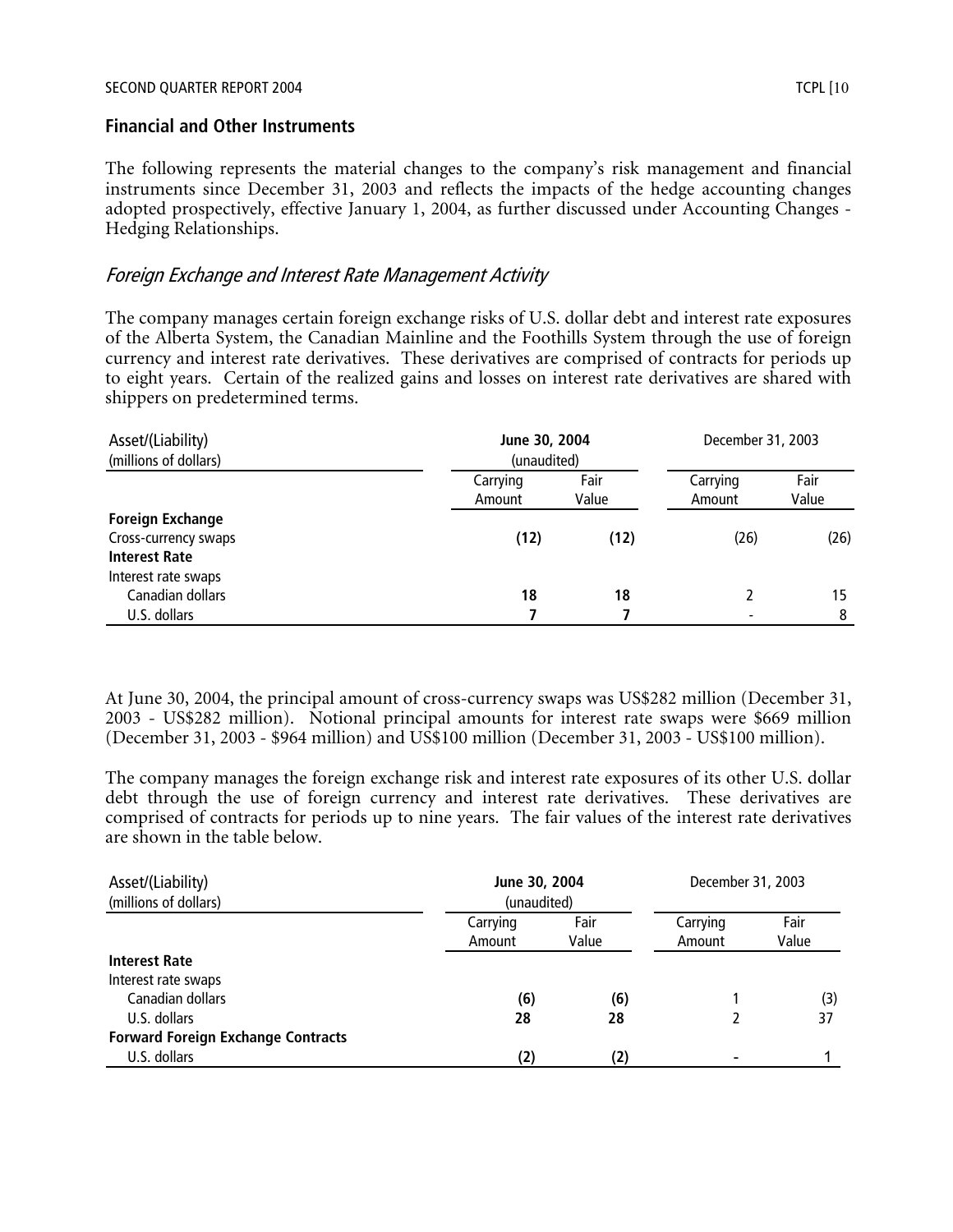#### SECOND QUARTER REPORT 2004 TCPL [11] TERMINE TO A SECOND QUARTER REPORT 2004

At June 30, 2004, the notional principal amount for interest rate swaps was \$200 million (December 31, 2003 - \$150 million) and US\$550 million (December 31, 2003 - US\$500 million). The principal amount of forward foreign exchange contracts was US\$200 million (December 31, 2003 - US\$19 million).

#### **Risk Management**

With respect to continuing operations, TCPL's market, financial and counterparty risks remain substantially unchanged since December 31, 2003. For further information on risks, refer to the MD&A in TCPL's 2003 Annual Report.

## **Controls and Procedures**

As of the end of the period covered by this quarterly report, TCPL's management, together with TCPL's President and Chief Executive Officer and Chief Financial Officer, evaluated the effectiveness of the design and operation of the company's disclosure controls and procedures. Based on this evaluation, the President and Chief Executive Officer and the Chief Financial Officer of TCPL have concluded that the disclosure controls and procedures are effective.

There were no changes in TCPL's internal control over financial reporting during the most recent fiscal quarter that have materially affected or are reasonably likely to materially affect TCPL's internal control over financial reporting.

## **Critical Accounting Policy**

TCPL's critical accounting policy, which remains unchanged since December 31, 2003, is the use of regulatory accounting for its regulated operations. For further information on this critical accounting policy, refer to the MD&A in TCPL's 2003 Annual Report.

## **Critical Accounting Estimates**

Since a determination of many assets, liabilities, revenues and expenses is dependent upon future events, the preparation of the company's consolidated financial statements requires the use of estimates and assumptions which have been made using careful judgment. TCPL's critical accounting estimates from December 31, 2003 continue to be depreciation expense and certain deferred after-tax gains and remaining obligations related to the Gas Marketing business. For further information on these critical accounting estimates, refer to the MD&A in TCPL's 2003 Annual Report.

## **Accounting Changes**

## Asset Retirement Obligations

Effective January 1, 2004, the company adopted the new standard of the Canadian Institute of Chartered Accountants (CICA) Handbook Section "Asset Retirement Obligations", which addresses financial accounting and reporting for obligations associated with asset retirement costs. This section requires that the fair value of a liability for an asset retirement obligation be recognized in the period in which it is incurred if a reasonable estimate of fair value can be made. The fair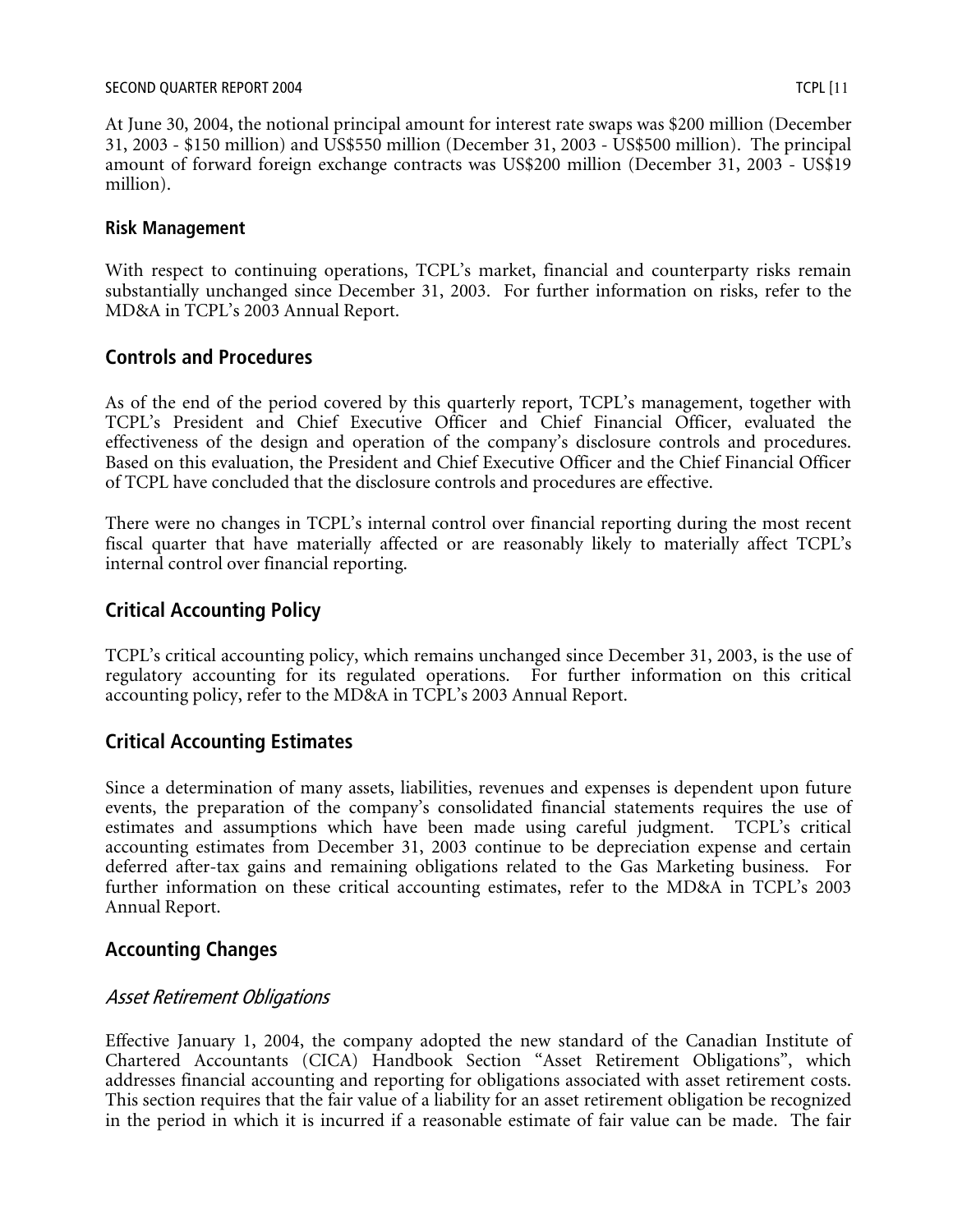value is added to the carrying amount of the associated asset. The liability is accreted at the end of each period through charges to operating expenses. This accounting change was applied retroactively with restatement of prior periods.

The plant, property and equipment of the regulated natural gas transmission operations consist primarily of underground pipelines and above ground compression equipment and other facilities. No amount has been recorded for asset retirement obligations relating to these assets as it is not possible to make a reasonable estimate of the fair value of the liability due to the indeterminate timing and scope of the asset retirements. Management believes it is reasonable to assume that all retirement costs associated with the regulated pipelines will be recovered through tolls in future periods.

The impact of this accounting change resulted in an increase of \$2 million in the estimated fair value of the liability for TCPL's Other Gas Transmission assets as at January 1, 2003 and December 31, 2003. The estimated fair value of this liability as at June 30, 2004 was \$11 million.

The plant, property and equipment in the Power business consists primarily of power plants in Canada and the United States. The impact of this accounting change resulted in an increase of \$6 million and \$7 million in the estimated fair value of the liability for the power plants and associated assets as at January 1, 2003 and December 31, 2003, respectively. The asset retirement cost, net of accumulated depreciation that would have been recorded if the cost had been recorded in the period in which it arose, is recorded as an additional cost of the assets as at January 1, 2003. The estimated fair value of the liability as at June 30, 2004 was \$23 million. The company has no legal liability for asset retirement obligations with respect to its investment in Bruce Power and the Sundance A and B power purchase arrangements.

The impact of this change on TCPL's net earnings in prior periods was nil while the impact of this change in the three and six months ended June 30, 2004 was \$1 million.

## Hedging Relationships

Effective January 1, 2004, the company adopted the provisions of the CICA's new Accounting Guideline "Hedging Relationships" that specifies the circumstances in which hedge accounting is appropriate, including the identification, documentation, designation and effectiveness of hedges, and the discontinuance of hedge accounting. In accordance with the provisions of this new guideline, TCPL has recorded all derivatives on the Consolidated Balance Sheet at fair value.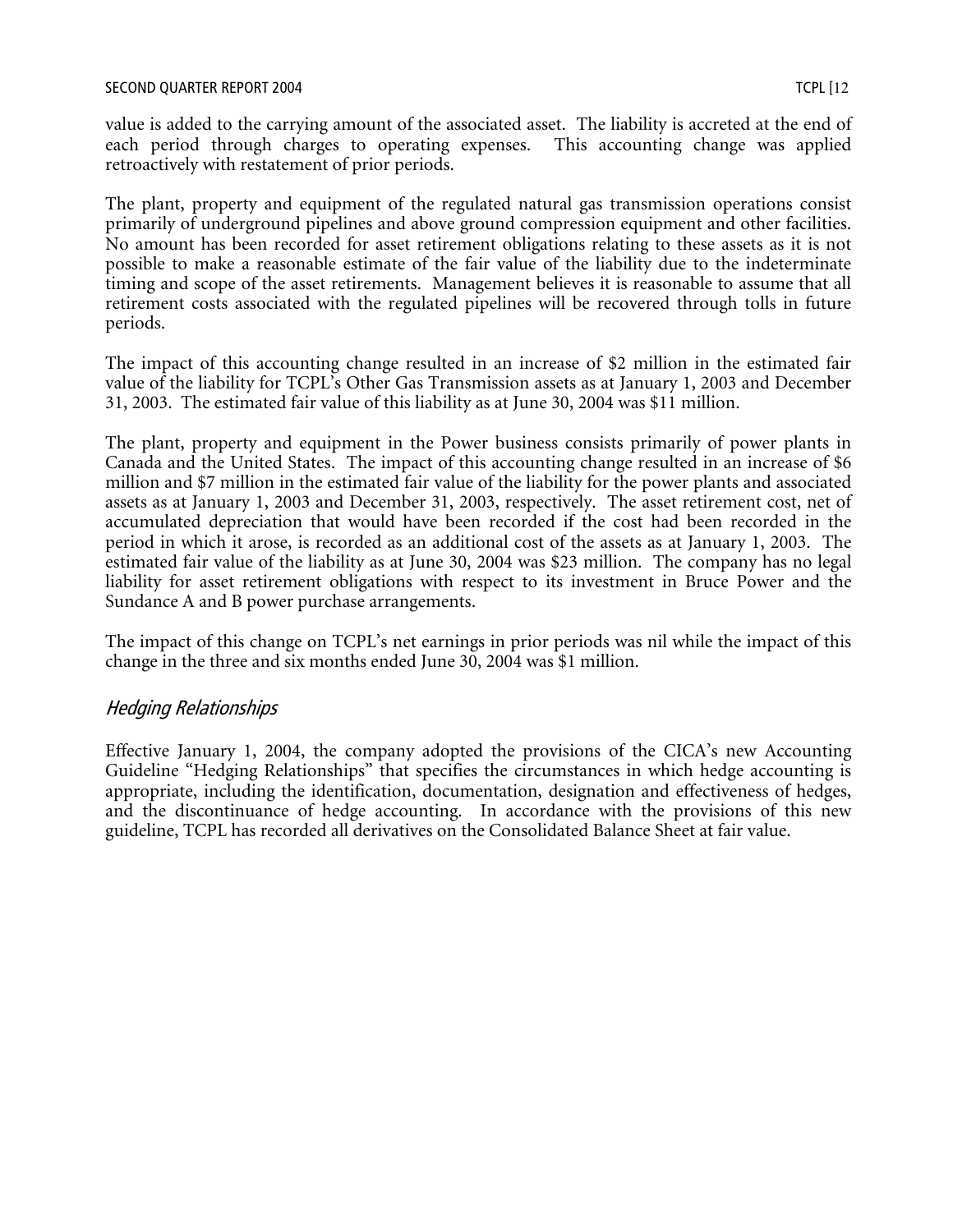#### SECOND QUARTER REPORT 2004 TCPL [13] TERMING THE REPORT 2004

This new guideline was applied prospectively and resulted in an increase in net earnings of \$4 million and \$2 million for the three and six months ended June 30, 2004, respectively. The significant impact of the accounting change on the Consolidated Balance Sheet as at January 1, 2004 is as follows.

| (unaudited - millions of dollars) | Increase/(Decrease) |
|-----------------------------------|---------------------|
| <b>Current Assets</b>             |                     |
| Other                             | 8                   |
| Other Assets                      | 123                 |
| <b>Total Assets</b>               | 131                 |
| <b>Current Liabilities</b>        |                     |
| <b>Accounts Payable</b>           | 8                   |
| <b>Deferred Amounts</b>           | 132                 |
| Long-Term Debt                    | (7)                 |
| <b>Future Income Taxes</b>        | (1)                 |
| <b>Total Liabilities</b>          | 132                 |
|                                   |                     |

## Generally Accepted Accounting Principles

Effective January 1, 2004, the company adopted the new standard of the CICA Handbook Section "Generally Accepted Accounting Principles" that defines primary sources of generally accepted accounting principles (GAAP) and the other sources that need to be considered in the application of GAAP. The new standard eliminates the ability to rely on industry practice to support a particular accounting policy.

This accounting change was applied prospectively and there was no impact on net earnings in the three and six months ended June 30, 2004. In prior periods, in accordance with industry practice, certain assets and liabilities related to the company's regulated activities, and offsetting deferral accounts, were not recognized on the balance sheet. The impact of the change on the consolidated balance sheet as at January 1, 2004 is as follows.

| (unaudited - millions of dollars)  | Increase/(Decrease) |
|------------------------------------|---------------------|
| Other Assets                       | 153                 |
| Deferred Amounts<br>Long-Term Debt | 80<br>76            |
| <b>Preferred Securities</b>        | (3)                 |
| <b>Total Liabilities</b>           | 153                 |

## **Outlook**

In 2004, the closing of the proposed acquisition of GTN and the gain on sale of Millennium will have a positive impact, and the EUB's decision received in July 2004 on the GCOC decision for Alberta utilities will have a negative impact, on the expected results of the Gas Transmission segment. For further information on the proposed acquisition of GTN and the EUB's decision, please refer to Other Recent Developments. In addition, the company expects higher Power net earnings in 2004 than originally anticipated as a result of the gains recognized on the sale of ManChief and Curtis Palmer to Power LP. Power earnings for the remainder of 2004 will be negatively impacted due to the recognition of previously deferred gains related to Power LP in second quarter 2004. Excluding these impacts and the receipts of income tax refunds and refund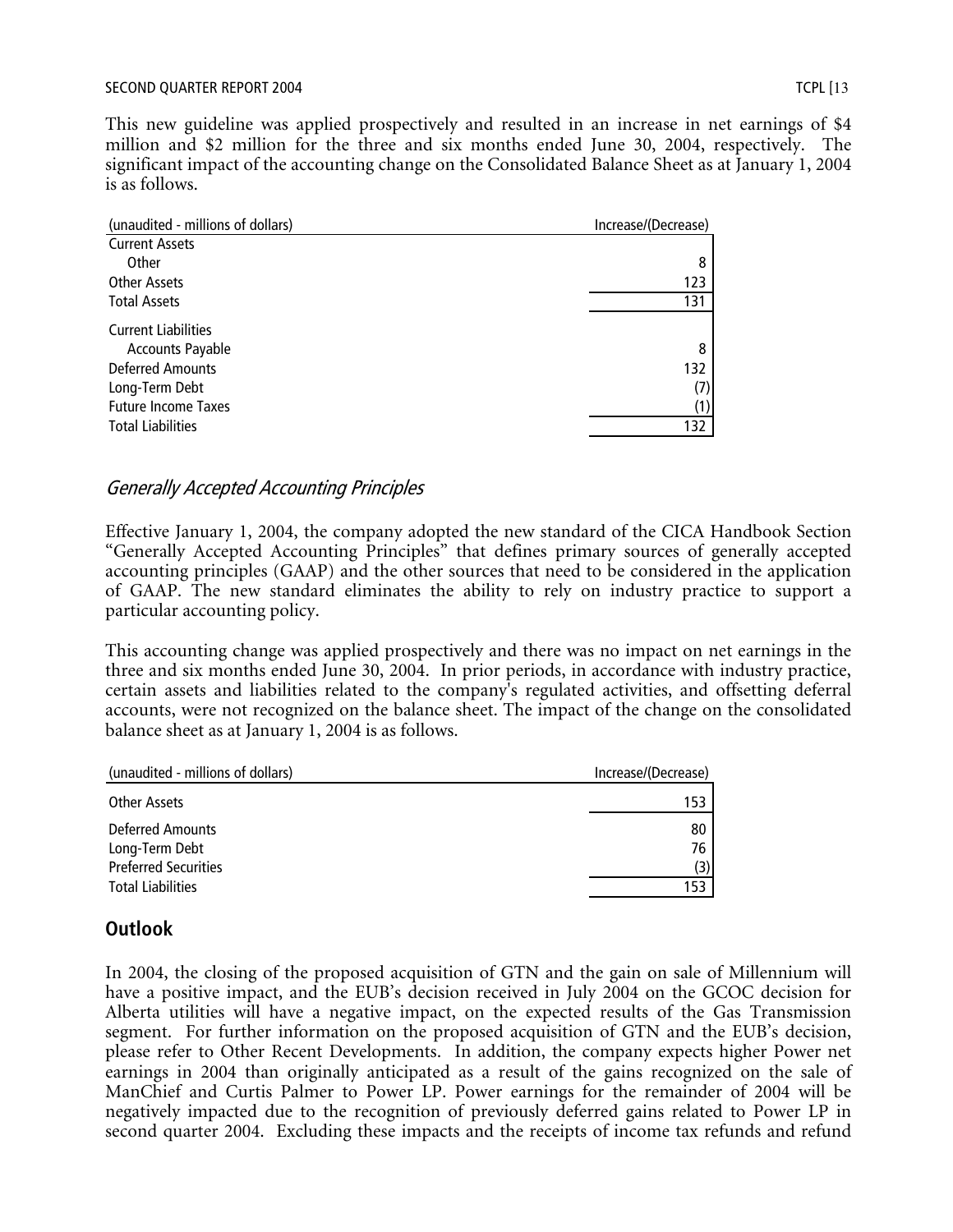interest in first quarter 2004, the company's outlook is relatively unchanged since December 31, 2003. For further information on outlook, refer to the MD&A in TCPL's 2003 Annual Report.

The company's net earnings and cash flow combined with a strong balance sheet continue to provide the financial flexibility for TCPL to make disciplined investments in its core businesses of Gas Transmission and Power. Credit ratings on TransCanada PipeLines Limited's senior unsecured debt assigned by Dominion Bond Rating Service Limited (DBRS), Moody's Investors Service (Moody's) and Standard & Poor's are currently A, A2 and A-, respectively. DBRS and Moody's both maintain a 'stable' outlook on their ratings and Standard & Poor's maintains a 'negative' outlook on its rating.

## **Other Recent Developments**

#### **Gas Transmission**

Wholly-Owned Pipelines

#### Alberta System

In July 2003, TCPL, along with other utilities, filed evidence in the GCOC Proceeding with the EUB. In July 2004, the company received the EUB's decision on GCOC for Alberta utilities. The decision establishes a generic rate of return on equity (ROE) of 9.60 per cent and a deemed common equity of 35 per cent for 2004 on the Alberta System. This is less than the applied for ROE of 11 per cent on deemed common equity of 40 per cent, which the company considers a fair return. Excluding the potential financial impact from the outcome of the Phase I General Rate Application (GRA) currently before the EUB, TCPL estimates this will result in 2004 net earnings from the Alberta System of approximately \$155 million compared to net earnings of \$190 million in 2003.

The EUB's decision on GCOC sets a generic ROE for 2004 at 9.60 per cent for all Alberta utilities. Beginning in 2005, the EUB will adjust the ROE from year to year by 75 per cent of the change in long-term Canada bonds, consistent with the approach used by the NEB. The EUB has indicated that a review of the ROE adjustment mechanism will not occur prior to 2009, unless the ROE resulting from the adjustment mechanism is less than 7.6 per cent or greater than 11.6 per cent.

In September 2003, TCPL filed Phase I of the 2004 GRA with the EUB, consisting of evidence in support of the applied for rate base and revenue requirement. The company applied for a composite depreciation rate of 4.13 per cent compared to the current depreciation rate of 4.00 per cent. The EUB hearing to consider the GRA Phase I took place in Calgary in April 2004 with final arguments and replies filed in May 2004. A decision is expected in third quarter 2004.

Phase II of the 2004 GRA, dealing primarily with rate design and services, was filed in December 2003. The oral portion of the Phase II hearing began in Calgary on June 9, 2004, with final argument filed on July 8, 2004 and reply argument to be filed on July 29, 2004. An EUB decision is expected in fourth quarter 2004.

In December 2003, the EUB approved TCPL's application to charge interim tolls for transportation service, effective January 1, 2004. Final tolls for 2004 will be determined based on the EUB decision on the 2004 GRA and will incorporate the outcome from the EUB decisions in the GCOC proceeding.

Canadian Mainline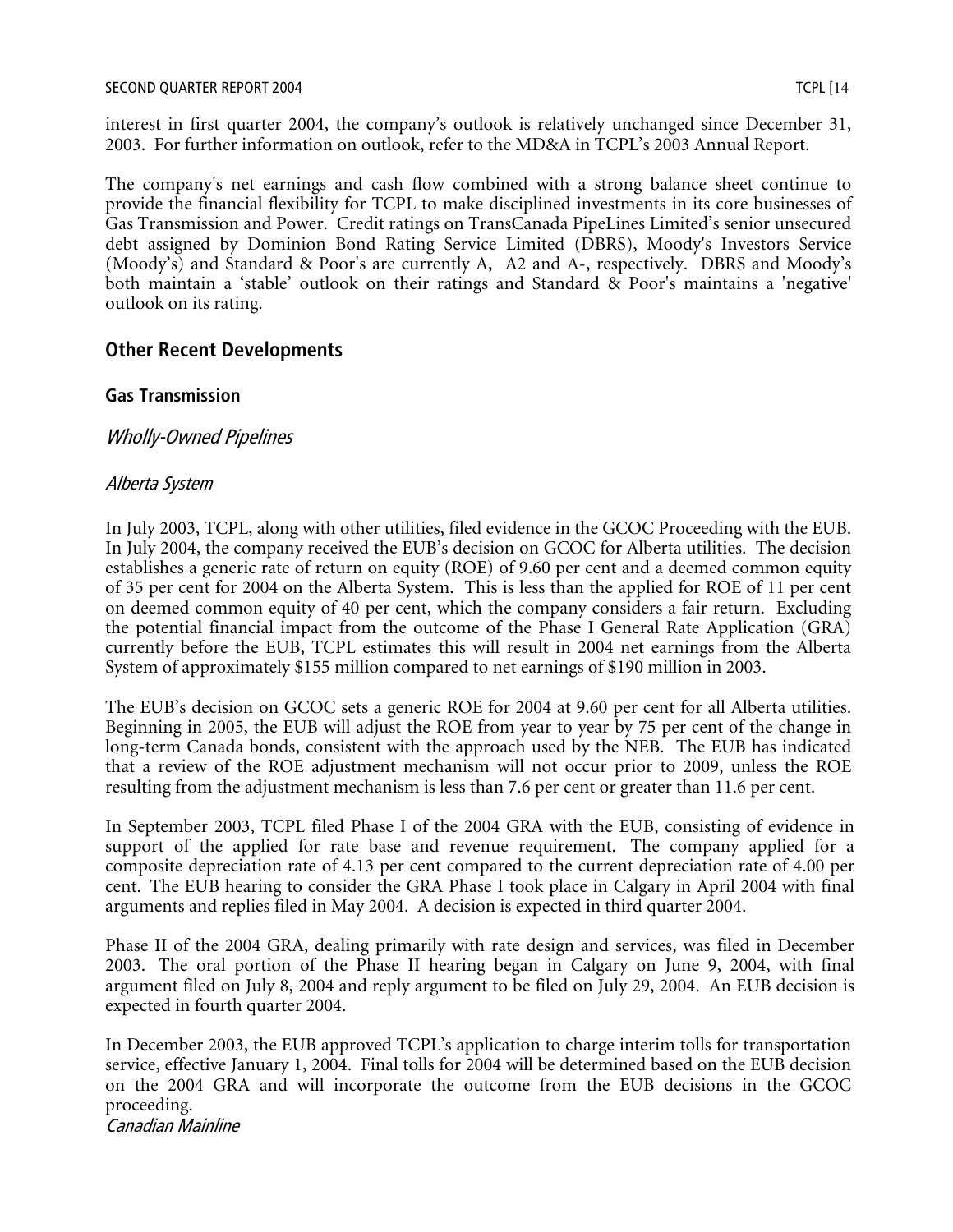In April 2004, the Federal Court of Appeal dismissed TCPL's appeal of the NEB's decision to deny TCPL's Fair Return Review and Variance Application, while endorsing TCPL's view of the law relating to the determination of a fair return by the NEB. The judgment has no impact on reported earnings for 2001, 2002 and 2003.

In December 2003, the NEB approved interim tolls effective January 1, 2004 for the Canadian Mainline. The 2004 Tolls and Tariff Application for the Canadian Mainline was filed in January 2004, and included a request for an 11 per cent return on a 40 per cent deemed common equity component. In light of the Federal Court of Appeal decision, TCPL informed the NEB that it will not contest the ROE formula in its 2004 Tolls and Tariff Application and has revised the Application to reflect the ROE formula of 9.56 per cent on 40 per cent deemed common equity. Phase I of the hearing which considers all issues raised by the application, with the exception of cost of capital, concluded June 25, 2004. A decision is expected in the latter part of third quarter 2004. The proceedings for Phase II of the hearing, which will address cost of capital, will take place in fourth quarter 2004.

#### Other Gas Transmission

#### Northern Development

TCPL has been engaged in renewed discussions with Alaska North Slope producers and the State of Alaska (the State) relating to the Alaskan portion of the Alaska Highway Pipeline Project. In April 2004, TCPL announced that it had signed a memorandum of understanding (MOU) with the State. In the MOU, TCPL committed to file an application under the State's Stranded Gas Development Act, and the State will resume processing of TCPL's long-pending application for a right-of-way lease on State lands. TCPL holds the complementary rights-of-way on federal lands in the State. In the MOU, the State and TCPL recognize the critical importance of upstream fiscal negotiations between the State and the North Slope producers.

In June 2004, TCPL filed an application under the Alaska Stranded Gas Development Act. TCPL anticipates that fiscal negotiations between the State of Alaska and the North Slope producers will continue at the same time as right-of-way activities and review of TCPL's Stranded Gas Development Act application are taking place. Discussion on each of these will help advance the project.

Once the right-of-way lease application is approved, TCPL would be prepared to convey the lease to another corporation or partnership if appropriate commercial agreements are in place. The lease conveyance would also require an interconnection agreement with TCPL at the Yukon/Alaska border. In the meantime, TCPL will continue to play a leadership role in both Canada and Alaska to advance the Alaska Highway pipeline project.

#### Gas Transmission Northwest Corporation

As described in the MD&A in TCPL's 2003 Annual Report, TCPL executed a Stock Purchase Agreement with National Energy & Gas Transmission, Inc., (NEGT) and certain of its subsidiaries to acquire GTN for US\$1.7 billion, including US\$0.5 billion of assumed debt, subject to closing adjustments. GTN owns and operates two pipeline systems – the Gas Transmission Northwest Pipeline System and the North Baja Pipeline System (North Baja). The acquisition of North Baja was subject to a right of first refusal in favour of a third party. That third party has now agreed to waive its right of first refusal in respect of the sale of North Baja to TCPL and accordingly, TCPL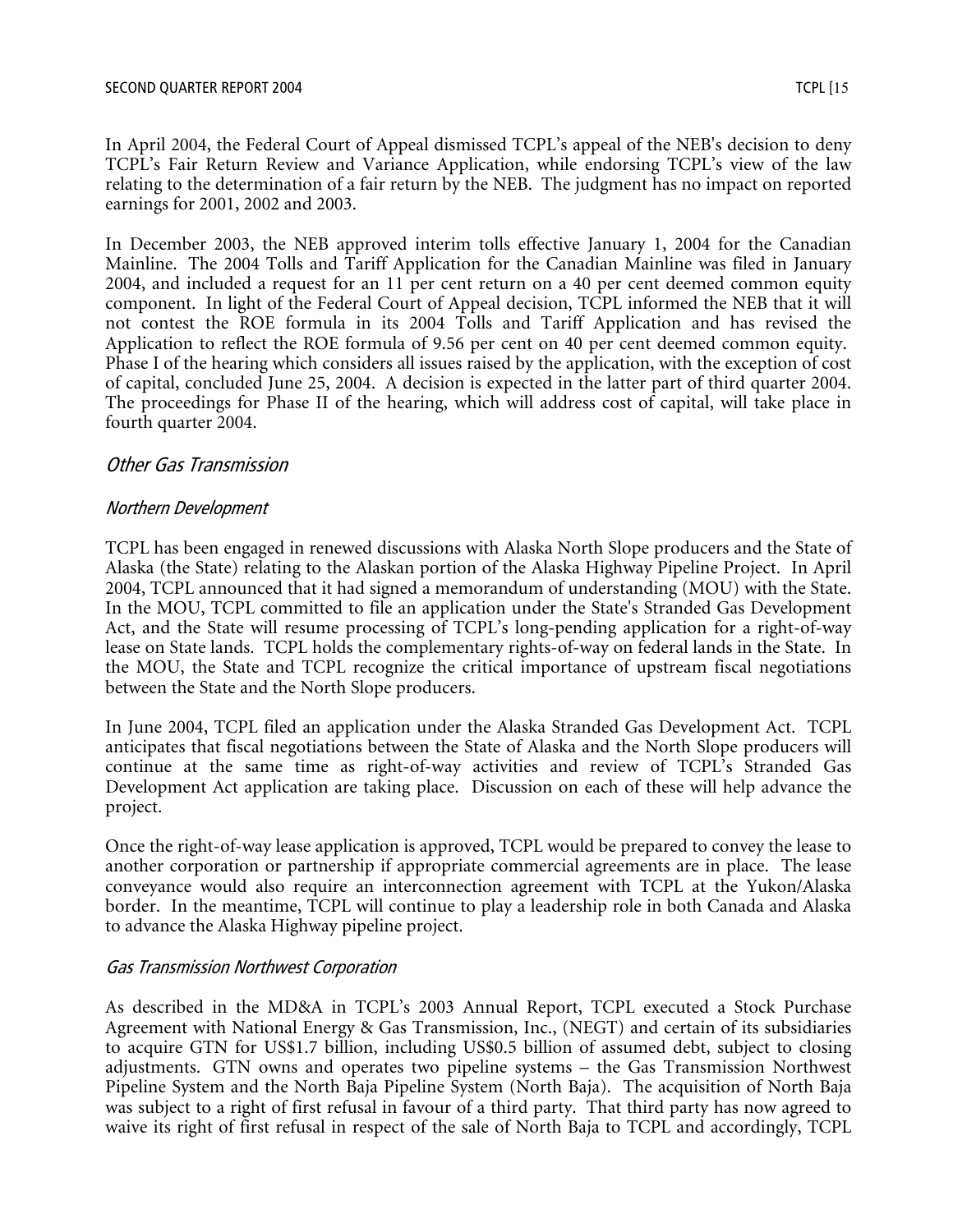now expects to close on the Gas Transmission Northwest Pipeline System and North Baja at the same time.

In second quarter 2004, NEGT's bankruptcy court approved both its Chapter 11 plan of reorganization and the sale of GTN to TCPL. TCPL has satisfied its pre-closing conditions under the purchase agreement and is awaiting the implementation of NEGT's plan of reorganization, which is the only remaining material closing condition in the transaction. NEGT has informed TCPL that, prior to implementing its Chapter 11 plan of reorganization, it is diligently pursuing the resolution of other issues in the reorganization that are unrelated to GTN or the GTN transaction but nonetheless they believe are in the best interests of the estate and its creditors. NEGT has further stated that it believes that its plan will become effective no later than late third quarter or early fourth quarter of this year. The parties expect to close the GTN transaction promptly thereafter.

#### **Power**

#### MacKay River

The MacKay River 165 MW cogeneration plant, situated at Petro-Canada's MacKay River oilsands development, was declared contractually in-service on February 1, 2004. Unresolved integration issues with the host site prevented normal operations in first quarter and into second quarter 2004. Integration issues with the host site still continue, however, the plant operated on a more sustained basis late in second quarter 2004.

#### Bécancour

The Bécancour contract to develop a 550 MW natural gas-fired cogeneration power plant in Bécancour, Québec was approved by the Régie de l'Energie in August 2003. The Bureau d'Audience Publique sur l'Environment reviewed the Bécancour project and in April 2004 concluded the proposed cogeneration facility meets or exceeds all environmental regulations in Québec. In July 2004, TCPL received final approval for this project from the Québec Government. Construction activities began at the site in July 2004 and the construction cost of the project is estimated at approximately \$500 million.

#### **Share Information**

As at June 30, 2004, TCPL had 480,668,109 issued and outstanding common shares. In addition, there were 4,000,000 Series U and 4,000,000 Series Y Cumulative First Preferred Shares issued and outstanding as at June 30, 2004.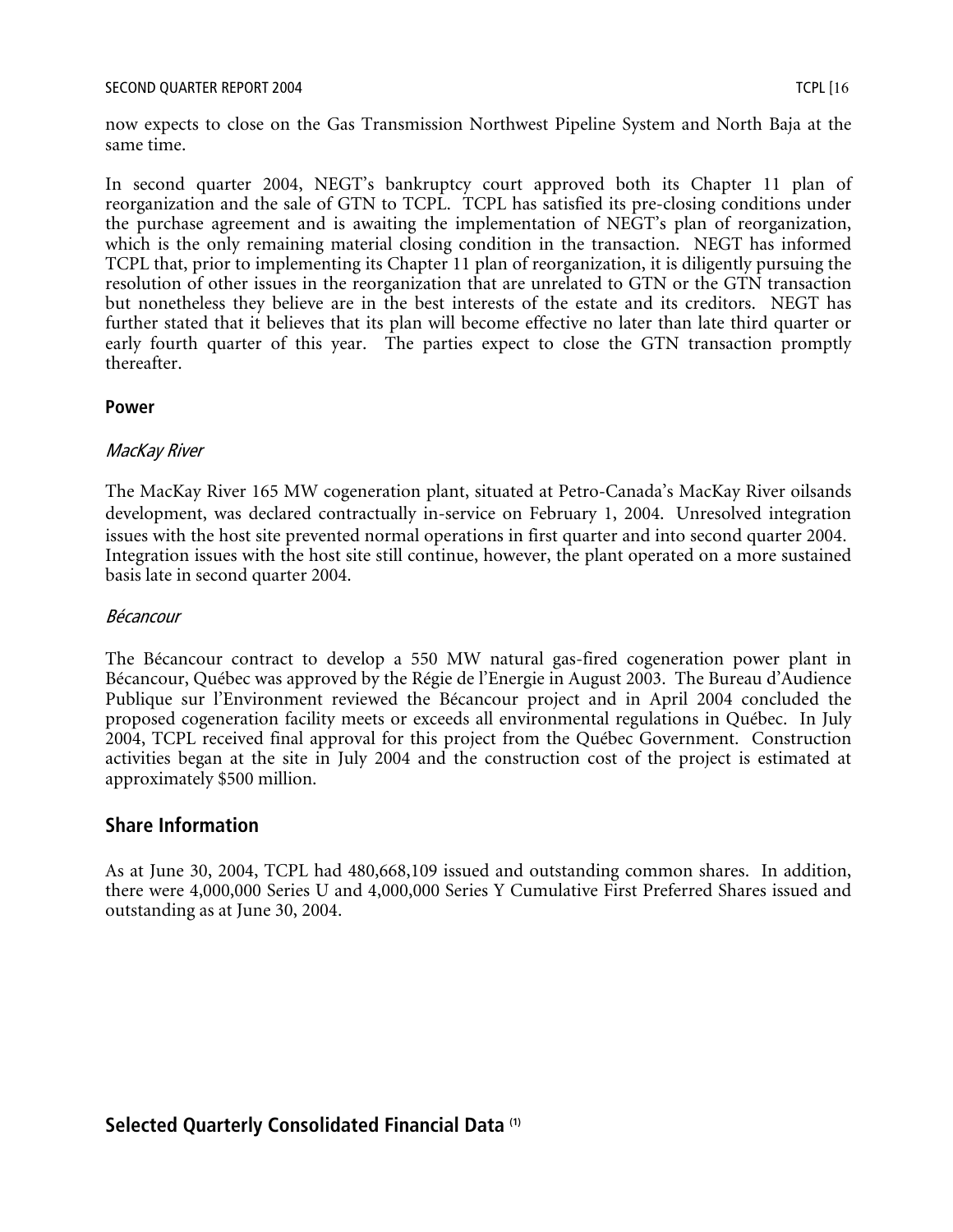#### SECOND QUARTER REPORT 2004 TCPL [17] TREAD TO THE SECOND QUARTER REPORT 2004

| (unaudited)                                                                                                 | 2004   |      | 2003   |             |                |         | 2002    |         |  |              |
|-------------------------------------------------------------------------------------------------------------|--------|------|--------|-------------|----------------|---------|---------|---------|--|--------------|
| (millions of dollars except per share amounts)                                                              | Second |      | First  | Fourth      | <b>Third</b>   | Second  | First   | Fourth  |  | <b>Third</b> |
| Revenues<br>Net Income applicable to common shares                                                          | 1,256  |      | 1,233  | 1,319       | 1,391          | 1,311   | 1,336   | 1,338   |  | 1,285        |
| Continuing operations                                                                                       |        | 388  | 214    | 193         | 198            | 202     | 208     | 180     |  | 175          |
| Discontinued operations                                                                                     |        |      |        |             | 50             |         |         |         |  |              |
|                                                                                                             |        | 388  | 214    | 193         | 248            | 202     | 208     | 180     |  | 175          |
| <b>Share Statistics</b><br>Net income per share - Basic<br>Continuing operations<br>Discontinued operations | S.     | 0.81 | \$0.44 | \$0.40<br>٠ | \$0.41<br>0.11 | \$ 0.42 | \$ 0.43 | \$0.37  |  | \$ 0.37      |
|                                                                                                             |        | 0.81 | \$0.44 | \$0.40      | \$0.52         | \$ 0.42 | \$0.43  | \$0.37  |  | \$0.37       |
| Net income per share - Diluted                                                                              |        | 0.81 | \$0.44 | \$ 0.40     | \$ 0.52        | \$ 0.42 | \$ 0.43 | \$ 0.37 |  | \$0.36       |

 $<sup>(1)</sup>$  The selected quarterly consolidated financial data has been prepared in accordance with Canadian GAAP.</sup> Certain comparative figures have been reclassified to conform with the current year's presentation. For a discussion on the factors affecting the comparability of the financial data, including discontinued operations, refer to Note 1 and Note 18 of TCPL's 2003 audited consolidated financial statements included in TCPL's 2003 Annual Report.

#### Factors Impacting Quarterly Financial Information

In the Gas Transmission business, which consists primarily of the company's investments in regulated pipelines, annual revenues and net earnings fluctuate over the long term based on regulators' decisions and negotiated settlements with shippers. Generally, quarter over quarter revenues and earnings during any particular fiscal year remain fairly stable with fluctuations arising as a result of adjustments being recorded due to regulatory decisions and negotiated settlements with shippers and due to items outside of the normal course of operations.

In the Power business, which consists primarily of the company's investments in electrical power generation plants, quarter over quarter revenues and net earnings are affected by seasonal weather conditions, customer demand, market prices, planned and unplanned plant outages as well as items outside of the normal course of operations.

Significant items which impacted the last eight quarters' net earnings are as follows.

- In first quarter 2003, TCPL completed the acquisition of a 31.6 per cent interest in Bruce Power, resulting in increased earnings in the Power business in 2004 and 2003 compared to 2002.
- In first quarter 2003, TCPL reached a one-year Alberta System Revenue Requirement Settlement for 2003 which included a fixed revenue requirement component of \$1.277 billion compared to \$1.347 billion in 2002, resulting in lower earnings in the Transmission business in 2003 compared to 2002.
- Second quarter 2003 net earnings included a \$19 million positive after-tax earnings impact of a June 2003 settlement with a former counterparty that had previously defaulted under power forward contracts.
- Third quarter 2003 net earnings included TCPL's \$11 million share of a future income tax benefit adjustment recognized by TransGas de Occidente S.A.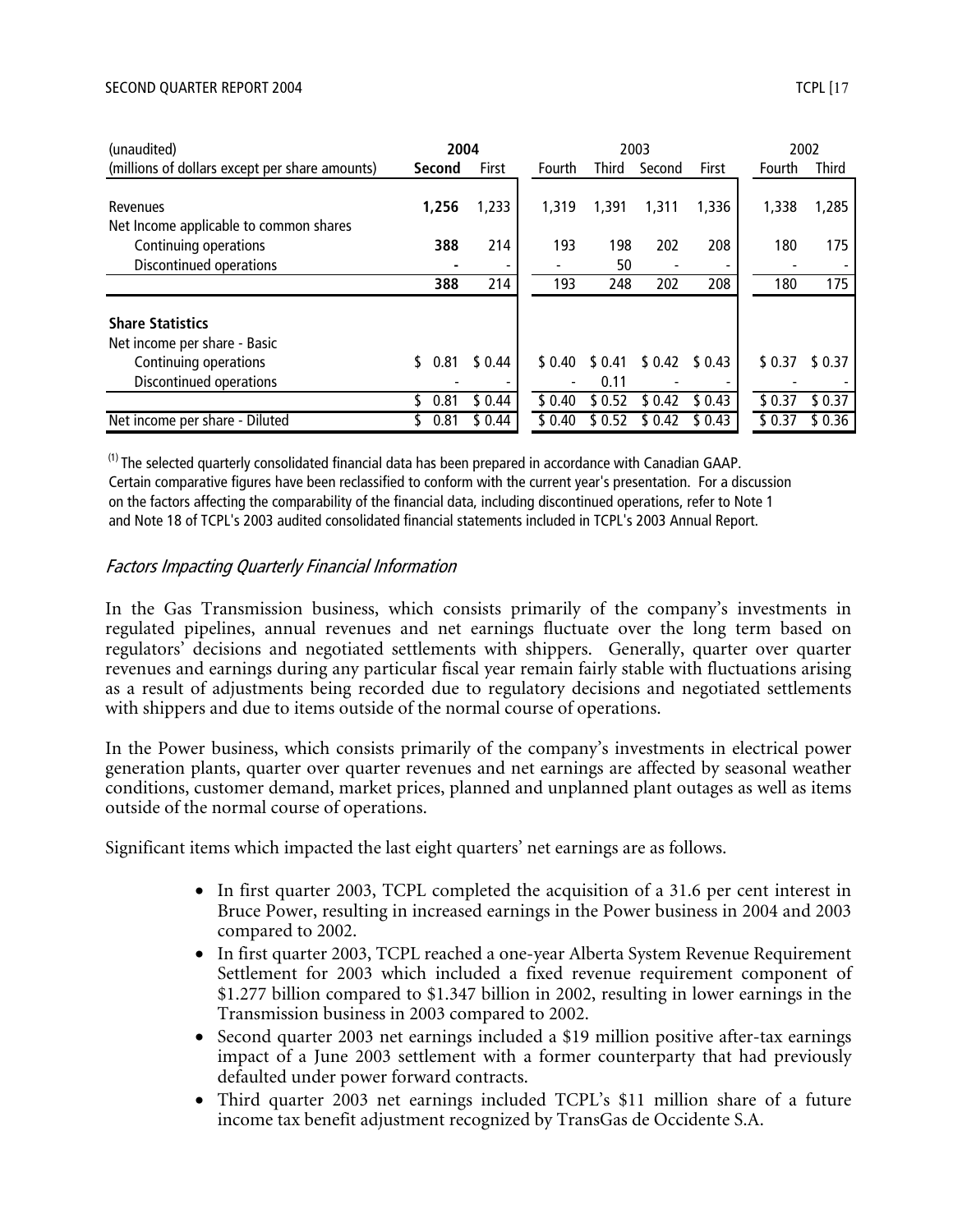- First quarter 2004 net earnings included approximately \$12 million of income tax refunds and refund interest.
- Second quarter 2004 net earnings included gains related to Power LP of \$187 million.

#### **Forward-Looking Information**

Certain information in this quarterly report is forward-looking and is subject to important risks and uncertainties. The results or events predicted in this information may differ from actual results or events. Factors which could cause actual results or events to differ materially from current expectations include, among other things, the ability of TCPL to successfully implement its strategic initiatives and whether such strategic initiatives will yield the expected benefits, the availability and price of energy commodities, regulatory decisions, competitive factors in the pipeline and power industry sectors, and the prevailing economic conditions in North America. For additional information on these and other factors, see the reports filed by TCPL with Canadian securities regulators and with the United States Securities and Exchange Commission. TCPL disclaims any intention or obligation to update or revise any forward-looking statements, whether as a result of new information, future events or otherwise.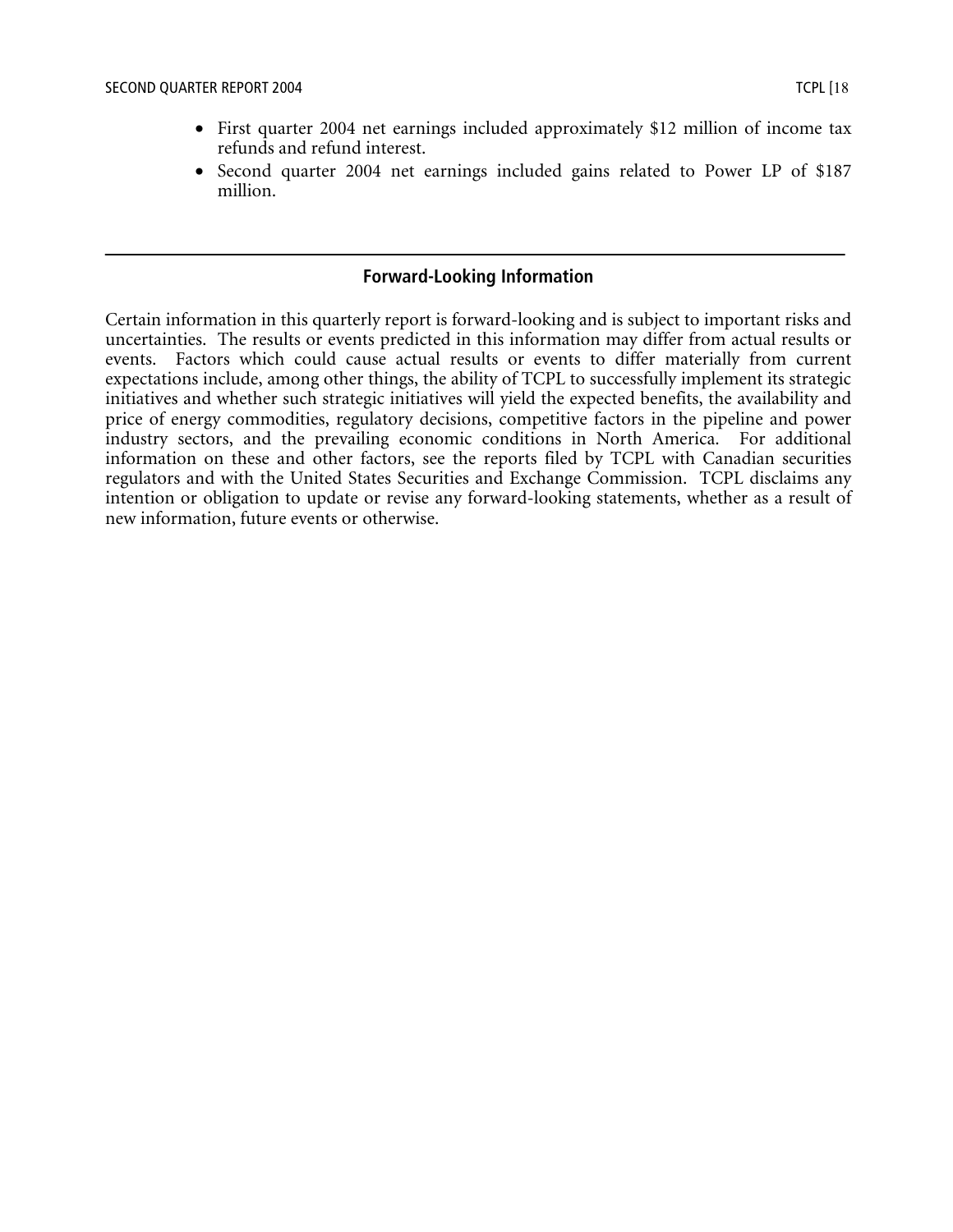# **Consolidated Income**

| (unaudited)                                       |       | Three months ended June 30 |                 | Six months ended June 30 |
|---------------------------------------------------|-------|----------------------------|-----------------|--------------------------|
| (millions of dollars)                             | 2004  | 2003                       | 2004            | 2003                     |
| <b>Revenues</b>                                   | 1,256 | 1,311                      | 2,489           | 2,647                    |
| <b>Operating Expenses</b>                         |       |                            |                 |                          |
| Cost of sales                                     | 152   | 189                        | 279             | 369                      |
| Other costs and expenses                          | 400   | 382                        | 774             | 809                      |
| Depreciation                                      | 232   | 217                        | 464             | 432                      |
|                                                   | 784   | 788                        | 1,517           | 1,610                    |
| <b>Operating Income</b>                           | 472   | 523                        | 972             | 1,037                    |
| <b>Other Expenses/(Income)</b>                    |       |                            |                 |                          |
| <b>Financial charges</b>                          | 199   | 205                        | 394             | 409                      |
| Financial charges of joint ventures               | 16    | 23                         | 30              | 45                       |
| Equity income                                     | (59)  | (26)                       | (117)           | (84)                     |
| Interest and other income                         | (17)  | (22)                       | (32)            | (35)                     |
| Gains related to Power LP                         | (197) |                            | (197)           |                          |
|                                                   | (58)  | 180                        | $\overline{78}$ | 335                      |
| <b>Income from Continuing Operations before</b>   |       |                            |                 |                          |
| <b>Income Taxes and Non-Controlling Interests</b> | 530   | 343                        | 894             | 702                      |
| <b>Income Taxes</b>                               |       |                            |                 |                          |
| Current                                           | 131   | 74                         | 238             | 136                      |
| Future                                            | (2)   | 53                         | 21              | 127                      |
| <b>Non-Controlling Interests</b>                  |       |                            | 6               |                          |
| <b>Net Income</b>                                 | 401   | 216                        | 629             | 439                      |
| <b>Preferred Securities Charges</b>               | 8     | 9                          | 16              | 18                       |
| <b>Preferred Share Dividends</b>                  | 5     | 5                          | 11              | 11                       |
| <b>Net Income Applicable to Common Shares</b>     | 388   | 202                        | 602             | 410                      |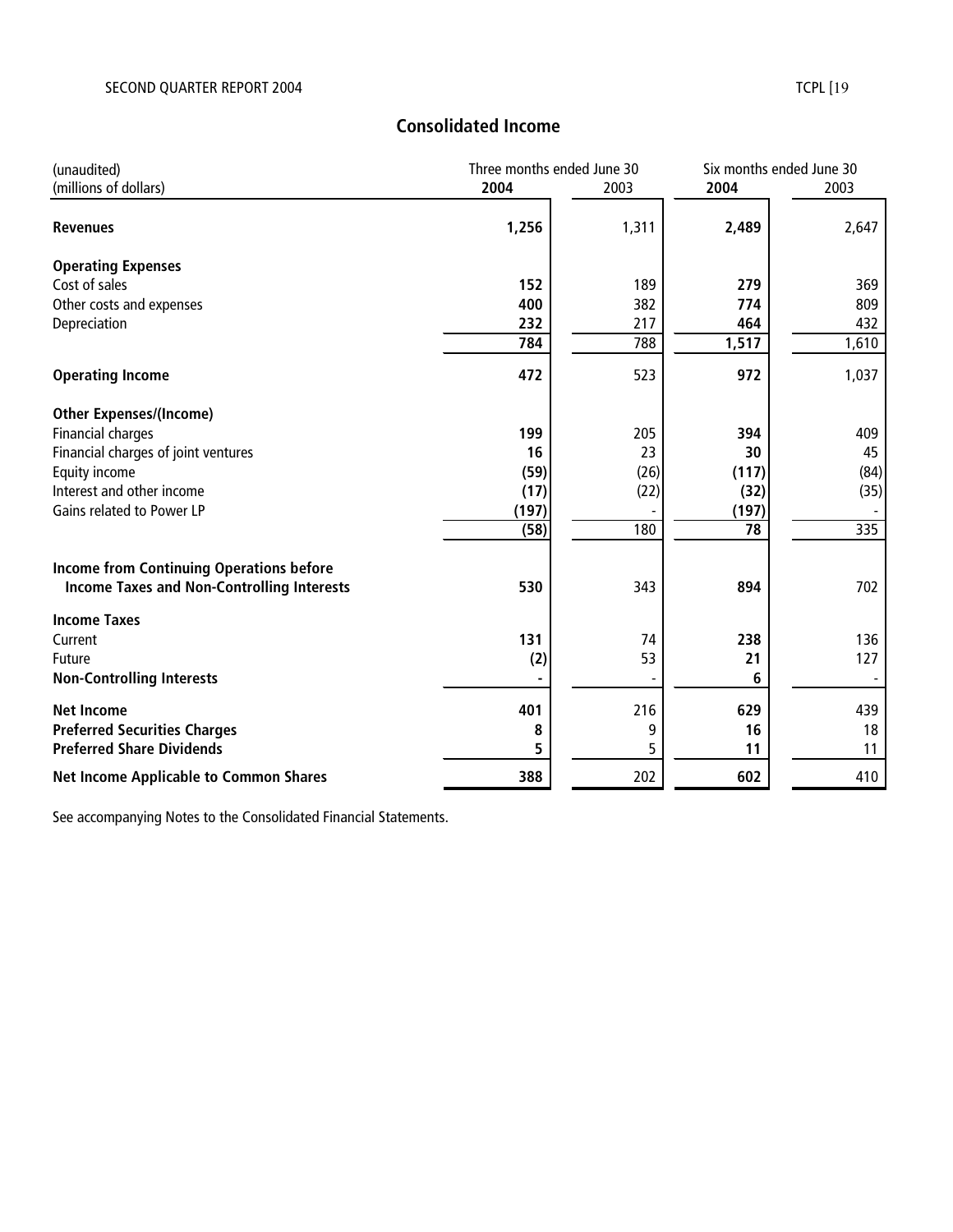## **Consolidated Cash Flows**

| (unaudited)                                         | Three months ended June 30 |       | Six months ended June 30 |       |  |
|-----------------------------------------------------|----------------------------|-------|--------------------------|-------|--|
| (millions of dollars)                               | 2004                       | 2003  | 2004                     | 2003  |  |
| <b>Cash Generated From Operations</b>               |                            |       |                          |       |  |
| Net income                                          | 401                        | 216   | 629                      | 439   |  |
| Depreciation                                        | 232                        | 217   | 464                      | 432   |  |
| Future income taxes                                 | (2)                        | 53    | 21                       | 127   |  |
| Gains related to Power LP                           | (197)                      |       | (197)                    |       |  |
| Equity income in excess of distributions received   | (39)                       | (8)   | (90)                     | (59)  |  |
| Other                                               | (5)                        | (44)  | (14)                     | (48)  |  |
| Funds generated from operations                     | 390                        | 434   | 813                      | 891   |  |
| (Increase)/Decrease in operating working capital    | (30)                       | 33    | (72)                     | 25    |  |
| Net cash provided by continuing operations          | 360                        | 467   | 741                      | 916   |  |
| Net cash used in discontinued operations            | (8)                        | (88)  | (10)                     | (84)  |  |
|                                                     | 352                        | 379   | 731                      | 832   |  |
| <b>Investing Activities</b>                         |                            |       |                          |       |  |
| Capital expenditures                                | (93)                       | (107) | (194)                    | (183) |  |
| Acquisitions, net of cash acquired                  | (14)                       | (3)   | (14)                     | (412) |  |
| Disposition of assets                               | 408                        |       | 408                      |       |  |
| Deferred amounts and other                          | 32                         | (47)  | (13)                     | (65)  |  |
| Net cash provided by/(used in) investing activities | 333                        | (157) | 187                      | (660) |  |
|                                                     |                            |       |                          |       |  |
| <b>Financing Activities</b>                         |                            | (149) | (306)                    | (288) |  |
| Dividends and preferred securities charges          | (158)<br>(72)              | (291) | (301)                    | (82)  |  |
| Notes payable repaid, net<br>Long-term debt issued  |                            | 475   | 665                      | 475   |  |
| Reduction of long-term debt                         | (25)                       | (50)  | (501)                    | (59)  |  |
| Non-recourse debt of joint ventures issued          | 81                         | 29    | 87                       | 46    |  |
| Reduction of non-recourse debt of joint ventures    | (3)                        | (32)  | (12)                     | (48)  |  |
| Partnership units of joint ventures issued          | 88                         |       | 88                       |       |  |
| Common shares issued                                |                            | 2     |                          | 18    |  |
| Net cash (used in)/provided by financing activities | (89)                       | (16)  | (280)                    | 62    |  |
|                                                     |                            |       |                          |       |  |
| <b>Increase in Cash and Short-Term Investments</b>  | 596                        | 206   | 638                      | 234   |  |
| <b>Cash and Short-Term Investments</b>              |                            |       |                          |       |  |
| Beginning of period                                 | 379                        | 240   | 337                      | 212   |  |
| <b>Cash and Short-Term Investments</b>              |                            |       |                          |       |  |
| End of period                                       | 975                        | 446   | 975                      | 446   |  |
| <b>Supplementary Cash Flow Information</b>          |                            |       |                          |       |  |
| Income taxes paid                                   | 91                         | 69    | 252                      | 124   |  |
| Interest paid                                       | 221                        | 238   | 393                      | 428   |  |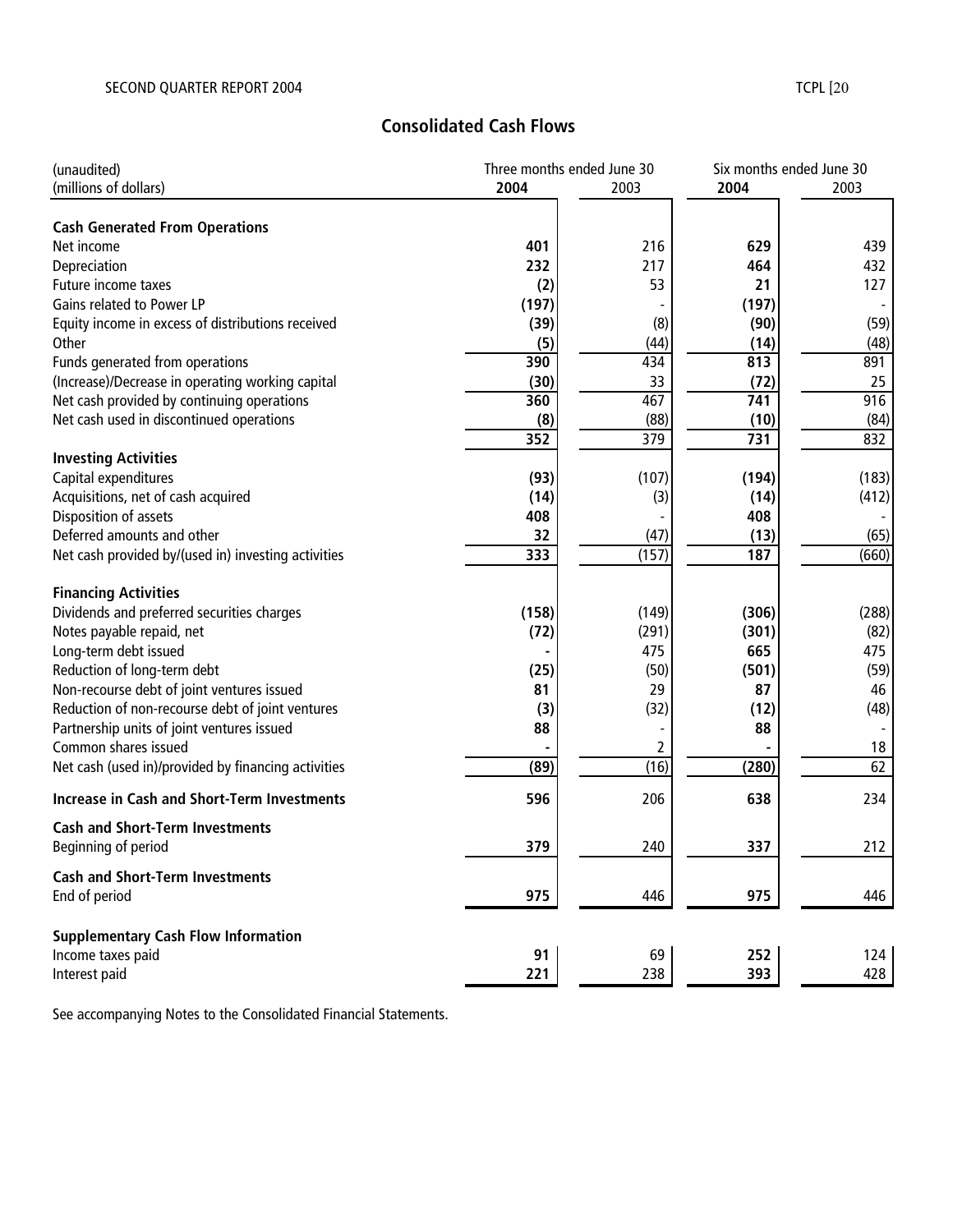## **Consolidated Balance Sheet**

|                                                        | June 30, 2004   | December 31,    |  |  |
|--------------------------------------------------------|-----------------|-----------------|--|--|
| (millions of dollars)                                  | (unaudited)     | 2003            |  |  |
|                                                        |                 |                 |  |  |
| <b>ASSETS</b>                                          |                 |                 |  |  |
| <b>Current Assets</b>                                  |                 |                 |  |  |
| Cash and short-term investments                        | 975             | 337             |  |  |
| Accounts receivable                                    | 586             | 603             |  |  |
| Inventories                                            | 161             | 165             |  |  |
| Other                                                  | 143             | 88              |  |  |
|                                                        | 1,865           | 1,193           |  |  |
| <b>Long-Term Investments</b>                           | 827             | 733             |  |  |
| <b>Plant, Property and Equipment</b>                   | 17,005          | 17,460          |  |  |
| <b>Other Assets</b>                                    | 1,361           | 1,164           |  |  |
|                                                        | 21,058          | 20,550          |  |  |
|                                                        |                 |                 |  |  |
| LIABILITIES AND SHAREHOLDERS' EQUITY                   |                 |                 |  |  |
| <b>Current Liabilities</b>                             |                 |                 |  |  |
| Notes payable                                          | 66              | 367             |  |  |
| Accounts payable                                       | 985             | 1,069           |  |  |
| <b>Accrued interest</b>                                | 215             | 208             |  |  |
| Current portion of long-term debt                      | 597             | 550             |  |  |
| Current portion of non-recourse debt of joint ventures | 25              | 19              |  |  |
|                                                        | 1,888           | 2,213           |  |  |
| <b>Deferred Amounts</b>                                | 540             | 475             |  |  |
| Long-Term Debt                                         | 9,807           | 9,465           |  |  |
| <b>Future Income Taxes</b>                             | 436             | 427             |  |  |
| <b>Non-Recourse Debt of Joint Ventures</b>             | 853             | 761             |  |  |
| <b>Junior Subordinated Debentures</b>                  | 20              | 22              |  |  |
|                                                        | 13,544          | 13,363          |  |  |
|                                                        |                 |                 |  |  |
| <b>Non-Controlling Interests</b>                       | 81              | 82              |  |  |
|                                                        |                 |                 |  |  |
| <b>Shareholders' Equity</b><br>Preferred securities    | 671             | 672             |  |  |
| <b>Preferred shares</b>                                | 389             | 389             |  |  |
| Common shares                                          | 4,632           | 4,632           |  |  |
|                                                        | 269             | 267             |  |  |
| Contributed surplus                                    | 1,505           | 1,185           |  |  |
| <b>Retained earnings</b>                               |                 |                 |  |  |
| Foreign exchange adjustment                            | (33)            | (40)            |  |  |
|                                                        | 7,433<br>21,058 | 7,105<br>20,550 |  |  |
|                                                        |                 |                 |  |  |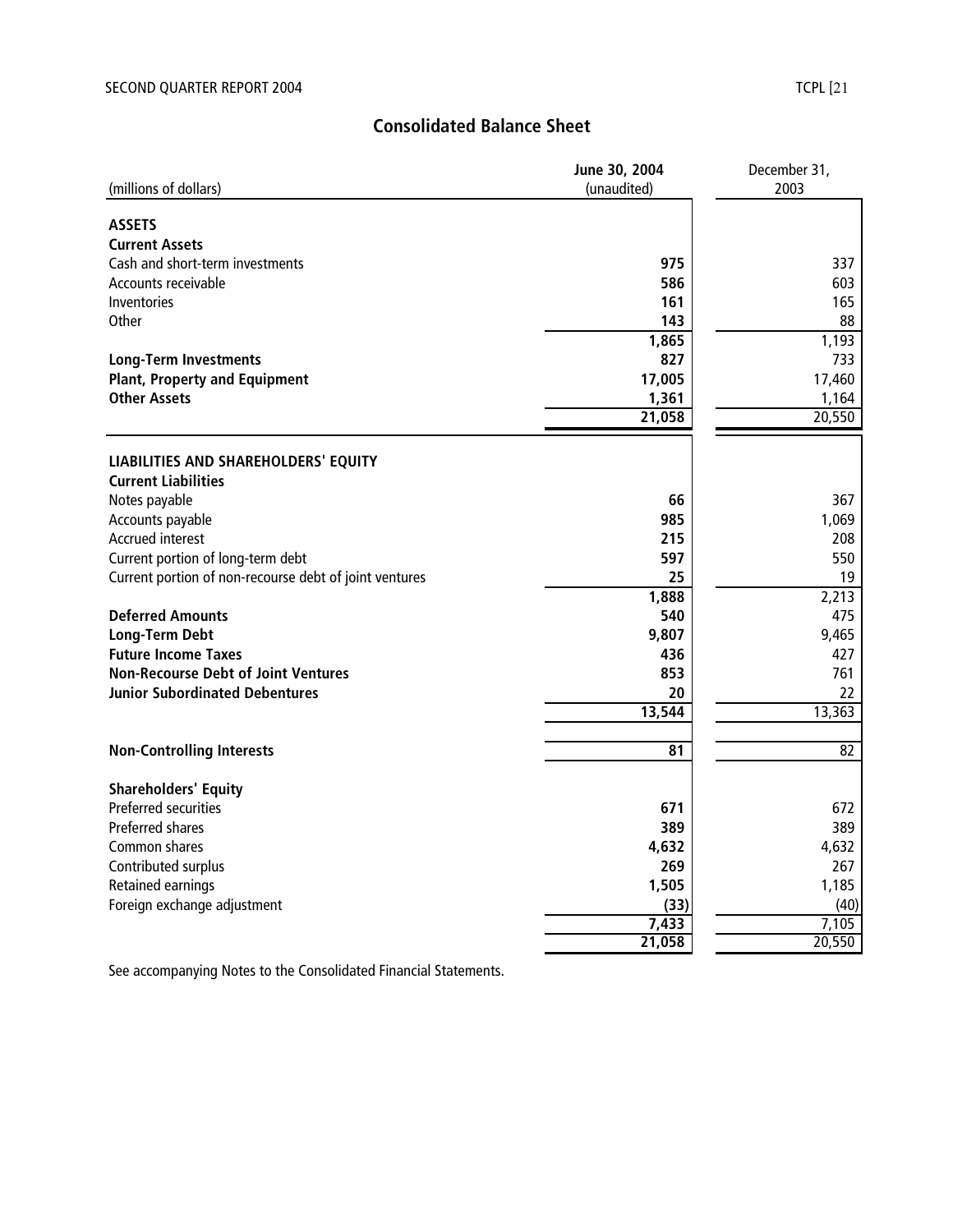| (unaudited)                    |       | Six months ended June 30 |  |  |  |
|--------------------------------|-------|--------------------------|--|--|--|
| (millions of dollars)          | 2004  | 2003                     |  |  |  |
| Balance at beginning of period | 1,185 | 854                      |  |  |  |
| Net income                     | 629   | 439                      |  |  |  |
| Preferred securities charges   | (16)  | (18)                     |  |  |  |
| Preferred share dividends      | (11)  | (11)                     |  |  |  |
| Common share dividends         | (282) | (259)                    |  |  |  |
|                                | 1,505 | 1,005                    |  |  |  |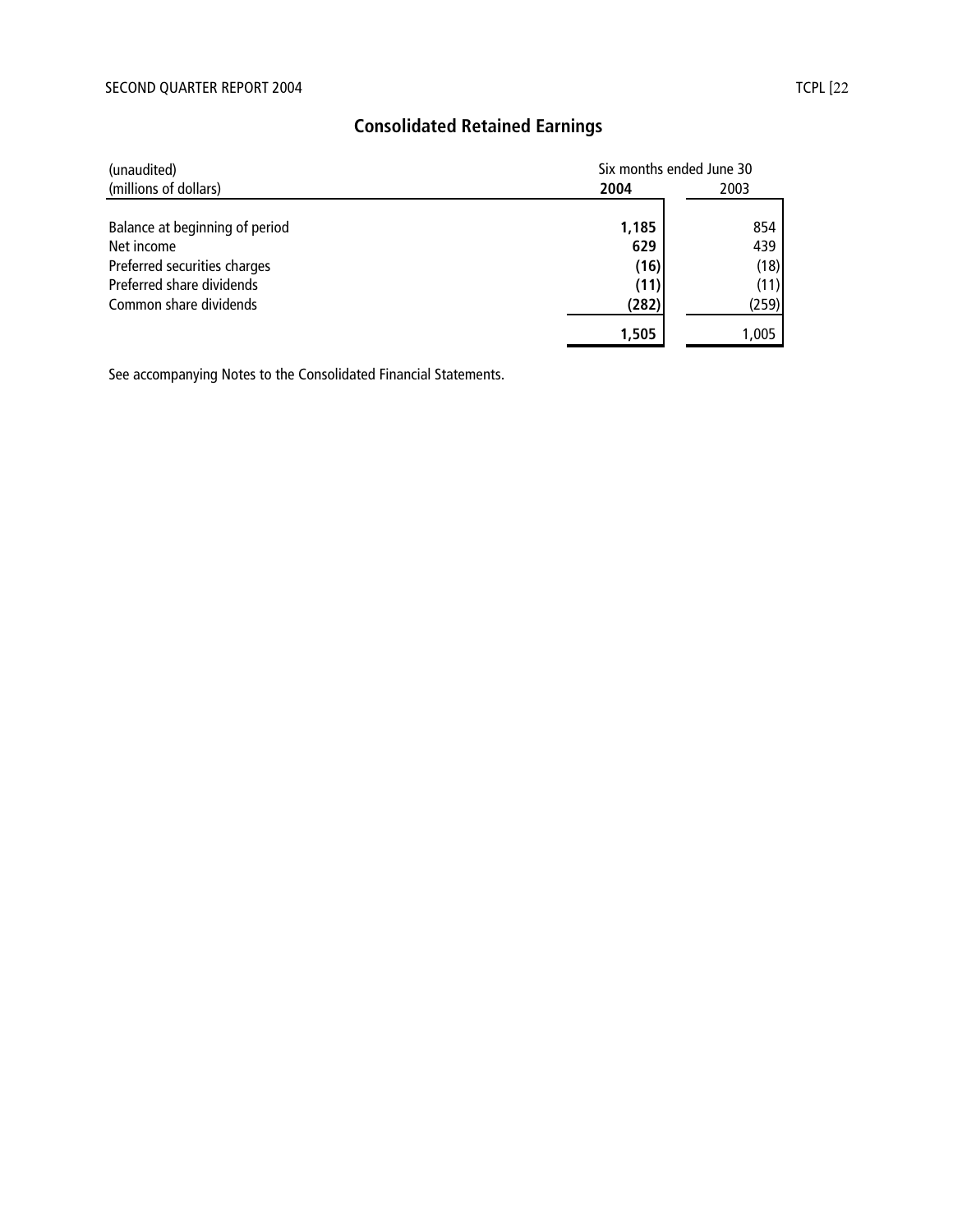## **Notes to Consolidated Financial Statements (Unaudited)**

#### **1. Significant Accounting Policies**

The consolidated financial statements of TransCanada PipeLines Limited (TCPL or the company) have been prepared in accordance with Canadian generally accepted accounting principles (GAAP). The accounting policies applied are consistent with those outlined in TCPL's annual financial statements for the year ended December 31, 2003 except as stated below. These consolidated financial statements reflect all normal recurring adjustments that are, in the opinion of management, necessary to present fairly the financial position and results of operations for the respective periods. These consolidated financial statements do not include all disclosures required in the annual financial statements and should be read in conjunction with the annual financial statements included in TCPL's 2003 Annual Report. Amounts are stated in Canadian dollars unless otherwise indicated. Certain comparative figures have been reclassified to conform with the current period's presentation.

Since a determination of many assets, liabilities, revenues and expenses is dependent upon future events, the preparation of these consolidated financial statements requires the use of estimates and assumptions. In the opinion of Management, these consolidated financial statements have been properly prepared within reasonable limits of materiality and within the framework of the company's significant accounting policies.

#### **2. Accounting Changes**

#### Asset Retirement Obligations

Effective January 1, 2004, the company adopted the new standard of the Canadian Institute of Chartered Accountants (CICA) Handbook Section "Asset Retirement Obligations", which addresses financial accounting and reporting for obligations associated with asset retirement costs. This section requires that the fair value of a liability for an asset retirement obligation be recognized in the period in which it is incurred if a reasonable estimate of fair value can be made. The fair value is added to the carrying amount of the associated asset. The liability is accreted at the end of each period through charges to operating expenses. This accounting change was applied retroactively with restatement of prior periods.

The plant, property and equipment of the regulated natural gas transmission operations consist primarily of underground pipelines and above ground compression equipment and other facilities. No amount has been recorded for asset retirement obligations relating to these assets as it is not possible to make a reasonable estimate of the fair value of the liability due to the indeterminate timing and scope of the asset retirements. Management believes it is reasonable to assume that all retirement costs associated with the regulated pipelines will be recovered through tolls in future periods.

The impact of this accounting change resulted in an increase of \$2 million in the estimated fair value of the liability for TCPL's Other Gas Transmission assets as at January 1, 2003 and December 31, 2003. The estimated fair value of this liability as at June 30, 2004 was \$11 million.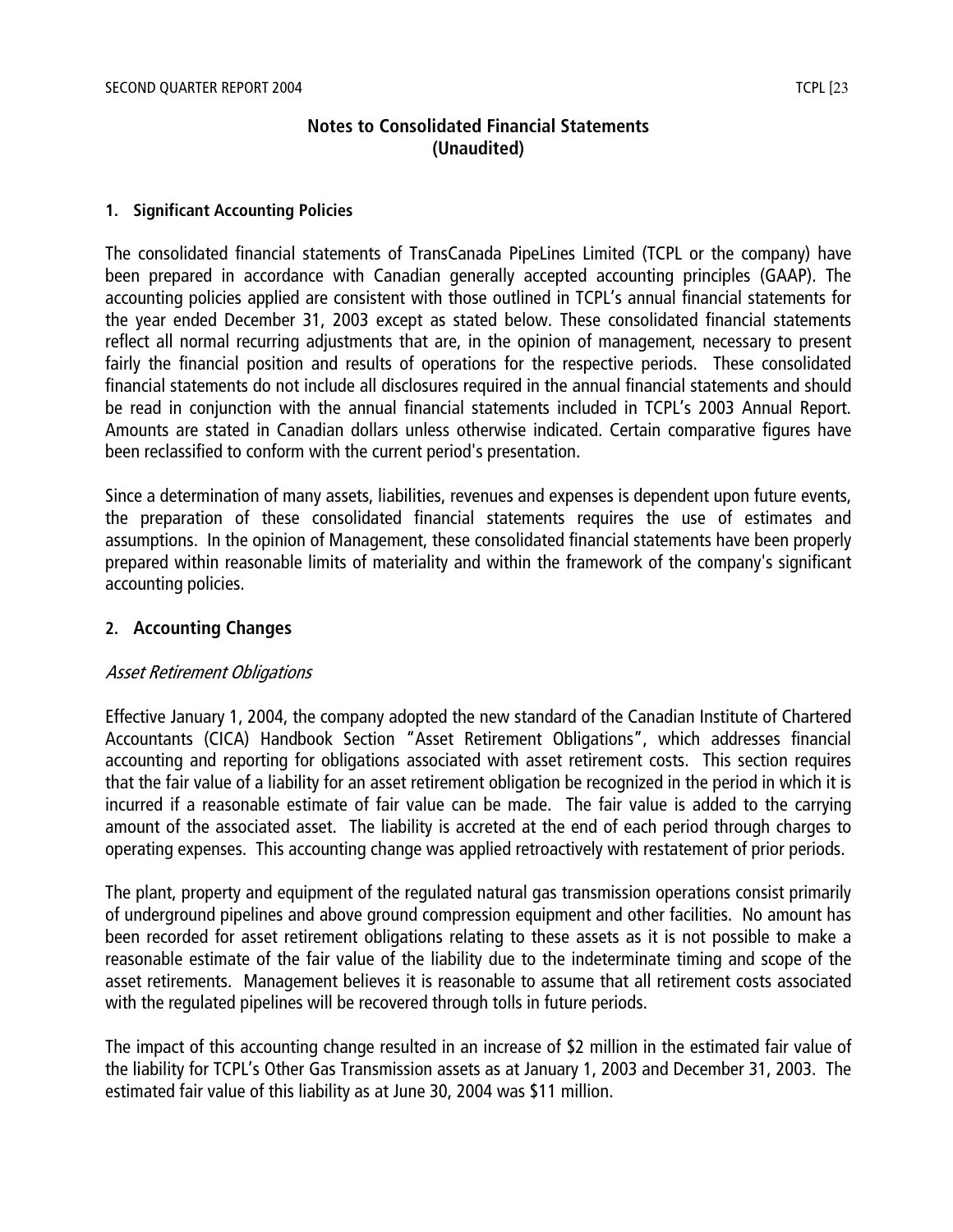The plant, property and equipment in the Power business consists primarily of power plants in Canada and the United States. The impact of this accounting change resulted in an increase of \$6 million and \$7 million in the estimated fair value of the liability for the power plants and associated assets as at January 1, 2003 and December 31, 2003, respectively. The asset retirement cost, net of accumulated depreciation that would have been recorded if the cost had been recorded in the period in which it arose, is recorded as an additional cost of the assets as at January 1, 2003. The estimated fair value of the liability as at June 30, 2004 was \$23 million. The company has no legal liability for asset retirement obligations with respect to its investment in Bruce Power and the Sundance A and B power purchase arrangements.

The impact of this change on TCPL's net income in prior periods was nil while the impact of this change in the three and six months ended June 30, 2004 was \$1 million.

## Hedging Relationships

Effective January 1, 2004, the company adopted the provisions of the CICA's new Accounting Guideline "Hedging Relationships" that specifies the circumstances in which hedge accounting is appropriate, including the identification, documentation, designation and effectiveness of hedges, and the discontinuance of hedge accounting. In accordance with the provisions of this new guideline, TCPL has recorded all derivatives on the Consolidated Balance Sheet at fair value.

This new guideline was applied prospectively and resulted in an increase in net income of \$4 million and \$2 million for the three and six months ended June 30, 2004, respectively. The significant impact of the accounting change on the Consolidated Balance Sheet as at January 1, 2004 is as follows.

| Increase/(Decrease) |
|---------------------|
|                     |
| 8                   |
| 123                 |
| 131                 |
|                     |
| 8                   |
| 132                 |
| (7)                 |
| (1)                 |
| 132                 |
|                     |

## Generally Accepted Accounting Principles

Effective January 1, 2004, the company adopted the new standard of the CICA Handbook Section "Generally Accepted Accounting Principles" that defines primary sources of GAAP and the other sources that need to be considered in the application of GAAP. The new standard eliminates the ability to rely on industry practice to support a particular accounting policy.

This accounting change was applied prospectively and there was no impact on net income in the three and six months ended June 30, 2004. In prior periods, in accordance with industry practice, certain assets and liabilities related to the company's regulated activities, and offsetting deferral accounts, were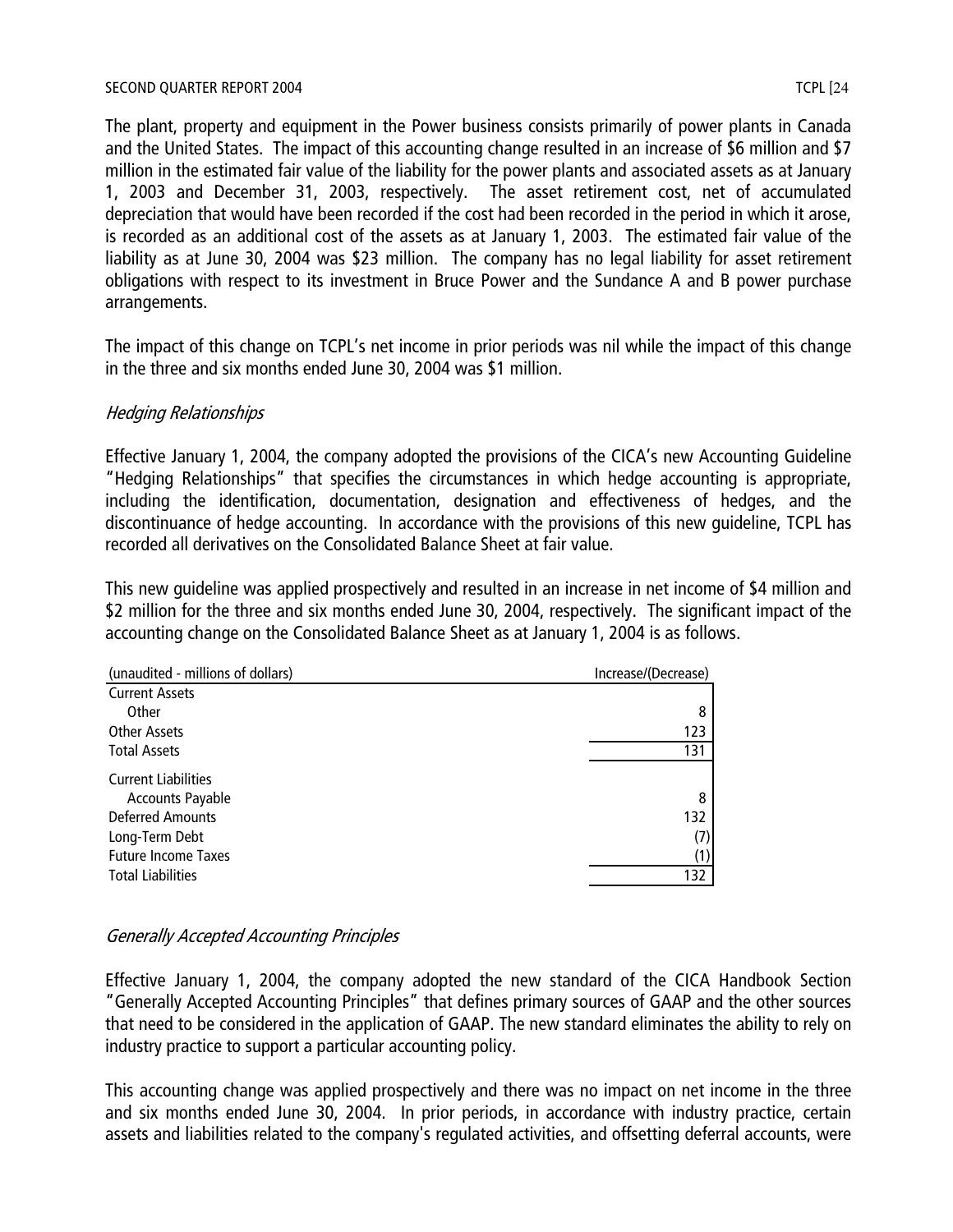not recognized on the balance sheet. The impact of the change on the consolidated balance sheet as at January 1, 2004 is as follows.

| (unaudited - millions of dollars) | Increase/(Decrease) |
|-----------------------------------|---------------------|
| Other Assets                      | 153                 |
| Deferred Amounts                  | 80                  |
| Long-Term Debt                    | 76                  |
| <b>Preferred Securities</b>       | (3)                 |
| <b>Total Liabilities</b>          | 153                 |

# **3. Segmented Information**

|                                            | <b>Gas Transmission</b> |       | <b>Power</b> |       | Corporate |      | Total |       |
|--------------------------------------------|-------------------------|-------|--------------|-------|-----------|------|-------|-------|
| Three months ended June 30                 |                         |       |              |       |           |      |       |       |
| (unaudited - millions of dollars)          | 2004                    | 2003  | 2004         | 2003  | 2004      | 2003 | 2004  | 2003  |
| Revenues                                   | 948                     | 944   | 308          | 367   |           |      | 1,256 | 1,311 |
| Cost of sales                              |                         |       | (152)        | (189) |           |      | (152) | (189) |
| Other costs and expenses                   | (298)                   | (301) | (101)        | (79)  | (1)       | (2)  | (400) | (382) |
| Depreciation                               | (215)                   | (195) | (17)         | (22)  |           |      | (232) | (217) |
| Operating income/(loss)                    | 435                     | 448   | 38           | 77    | (1)       | (2)  | 472   | 523   |
| Financial and preferred equity charges and |                         |       |              |       |           |      |       |       |
| non-controlling interests                  | (189)                   | (194) | (2)          | (3)   | (21)      | (22) | (212) | (219) |
| Financial charges of joint ventures        | (15)                    | (22)  | (1)          | (1)   |           |      | (16)  | (23)  |
| Equity income                              | 11                      | 10    | 48           | 16    |           |      | 59    | 26    |
| Interest and other income                  | 9                       | 3     |              | 4     | 7         | 15   | 17    | 22    |
| Gains related to Power LP                  |                         |       | 197          |       |           |      | 197   |       |
| Income taxes                               | (105)                   | (101) | (32)         | (30)  | 8         | 4    | (129) | (127) |
| <b>Net Income Applicable to Common</b>     |                         |       |              |       |           |      |       |       |
| <b>Shares</b>                              | 146                     | 144   | 249          | 63    | (7)       | (5)  | 388   | 202   |

|                                            | <b>Gas Transmission</b> |       | <b>Power</b> |       | Corporate |      | Total |       |
|--------------------------------------------|-------------------------|-------|--------------|-------|-----------|------|-------|-------|
| Six months ended June 30                   |                         |       |              |       |           |      |       |       |
| (unaudited - millions of dollars)          | 2004                    | 2003  | 2004         | 2003  | 2004      | 2003 | 2004  | 2003  |
| Revenues                                   | 1,897                   | 1,904 | 592          | 743   |           |      | 2,489 | 2,647 |
| Cost of sales                              |                         |       | (279)        | (369) |           |      | (279) | (369) |
| Other costs and expenses                   | (583)                   | (605) | (188)        | (200) | (3)       | (4)  | (774) | (809) |
| Depreciation                               | (427)                   | (389) | (37)         | (43)  |           |      | (464) | (432) |
| Operating income/(loss)                    | 887                     | 910   | 88           | 131   | (3)       | (4)  | 972   | 1,037 |
| Financial and preferred equity charges and |                         |       |              |       |           |      |       |       |
| non-controlling interests                  | (381)                   | (390) | (4)          | (5)   | (42)      | (43) | (427) | (438) |
| Financial charges of joint ventures        | (29)                    | (44)  | (1)          | (1)   |           |      | (30)  | (45)  |
| Equity income                              | 21                      | 30    | 96           | 54    |           |      | 117   | 84    |
| Interest and other income                  | 12                      | 8     | 5            | 8     | 15        | 19   | 32    | 35    |
| Gains related to Power LP                  |                         | ۰     | 197          |       |           |      | 197   |       |
| Income taxes                               | (215)                   | (212) | (67)         | (61)  | 23        | 10   | (259) | (263) |
| <b>Net Income Applicable to Common</b>     |                         |       |              |       |           |      |       |       |
| <b>Shares</b>                              | 295                     | 302   | 314          | 126   | (7)       | (18) | 602   | 410   |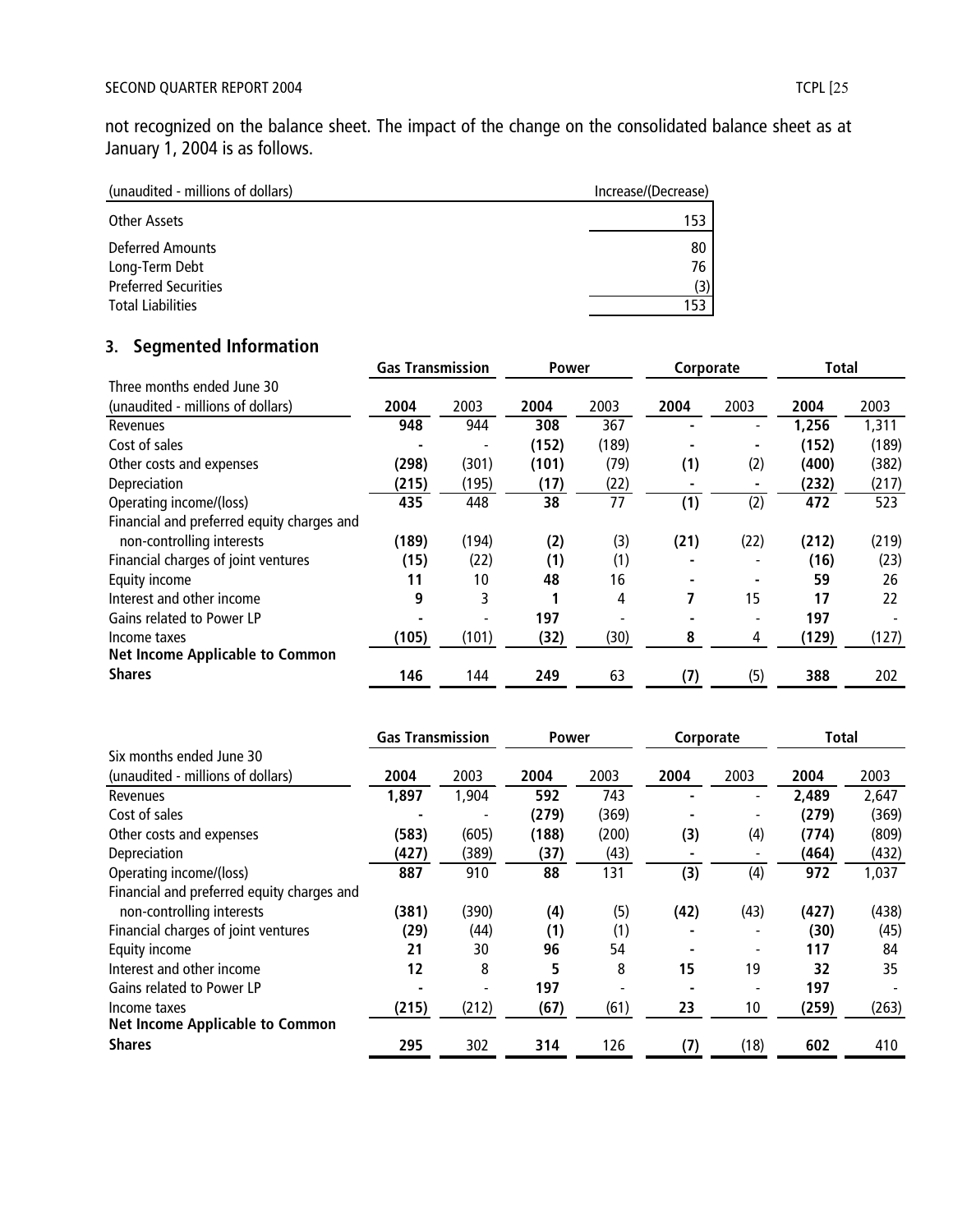#### SECOND QUARTER REPORT 2004 TCPL [26] TERMS TO THE REPORT 2004

**Total Assets**

| (millions of dollars)          | June 30, 2004<br>(unaudited) | December 31,<br>2003 |
|--------------------------------|------------------------------|----------------------|
| <b>Gas Transmission</b>        | 16,814                       | 16,974               |
| Power                          | 2,602                        | 2,753                |
| Corporate                      | 1,637                        | 812                  |
| <b>Continuing Operations</b>   | 21,053                       | 20,539               |
| <b>Discontinued Operations</b> |                              | 11                   |
|                                | 21,058                       | 20,550               |

#### **4. Risk Management and Financial Instruments**

The following represents the material changes to the company's risk management and financial instruments since December 31, 2003 and reflects the impacts of the hedge accounting changes adopted prospectively, effective January 1, 2004, as further discussed under Note 2, Accounting Changes - Hedging Relationships.

#### Foreign Exchange and Interest Rate Management Activity

The company manages certain foreign exchange risks of U.S. dollar debt and interest rate exposures of the Alberta System, the Canadian Mainline and the Foothills System through the use of foreign currency and interest rate derivatives. These derivatives are comprised of contracts for periods up to eight years. Certain of the realized gains and losses on interest rate derivatives are shared with shippers on predetermined terms.

| Asset/(Liability)<br>(millions of dollars)                              | June 30, 2004<br>(unaudited) |               | December 31, 2003        |               |  |
|-------------------------------------------------------------------------|------------------------------|---------------|--------------------------|---------------|--|
|                                                                         | Carrying<br>Amount           | Fair<br>Value | Carrying<br>Amount       | Fair<br>Value |  |
| <b>Foreign Exchange</b><br>Cross-currency swaps<br><b>Interest Rate</b> | (12)                         | (12)          | (26)                     | (26)          |  |
| Interest rate swaps<br>Canadian dollars<br>U.S. dollars                 | 18                           | 18            | $\overline{\phantom{0}}$ | 15<br>8       |  |

At June 30, 2004, the principal amounts of cross-currency swaps was US\$282 million (December 31, 2003 - US\$282 million). Notional principal amounts for interest rate swaps were \$669 million (December 31, 2003 - \$964 million) and US\$100 million (December 31, 2003 - US\$100 million).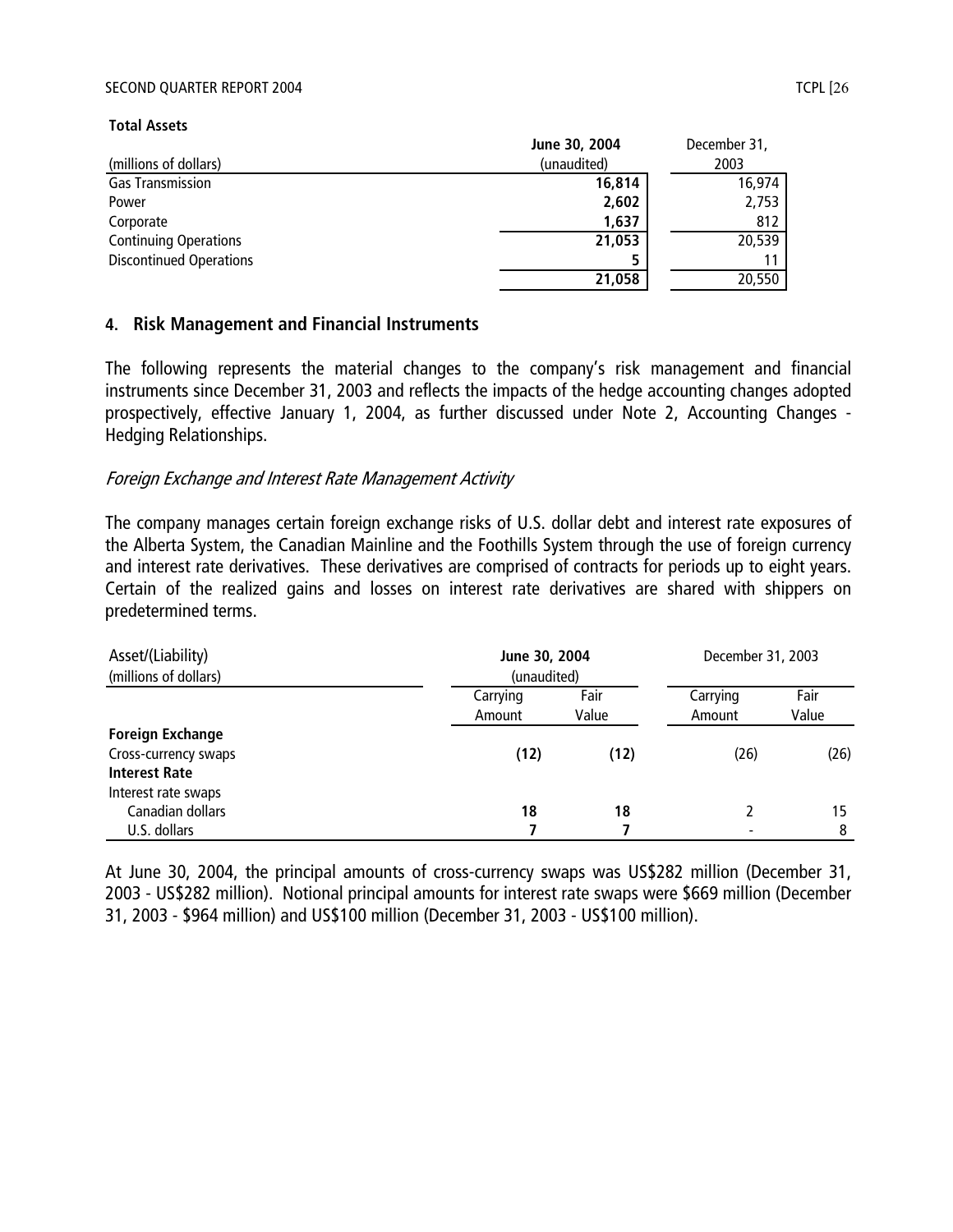The company manages the foreign exchange risk and interest rate exposures of its other U.S. dollar debt through the use of foreign currency and interest rate derivatives. These derivatives are comprised of contracts for periods up to nine years. The fair values of the interest rate derivatives are shown in the table below.

| Asset/(Liability)<br>(millions of dollars) | June 30, 2004<br>(unaudited) |               | December 31, 2003  |               |
|--------------------------------------------|------------------------------|---------------|--------------------|---------------|
|                                            | Carrying<br>Amount           | Fair<br>Value | Carrying<br>Amount | Fair<br>Value |
| <b>Interest Rate</b>                       |                              |               |                    |               |
| Interest rate swaps                        |                              |               |                    |               |
| Canadian dollars                           | (6)                          | (6)           |                    | (3)           |
| U.S. dollars                               | 28                           | 28            |                    | 37            |
| <b>Forward Foreign Exchange Contracts</b>  |                              |               |                    |               |
| U.S. dollars                               | (2)                          | (2)           |                    |               |

At June 30, 2004, the notional principal amount for interest rate swaps was \$200 million (December 31, 2003 - \$150 million) and US\$550 million (December 31, 2003 - US\$500 million). The principal amount of forward foreign exchange contracts was US\$200 million (December 31, 2003 - US\$19 million).

## **5. Power LP**

On April 30, 2004, TCPL sold the ManChief and Curtis Palmer power facilities for US\$402.6 million, before closing adjustments, to TransCanada Power, L.P. (Power LP) and recognized a gain of \$15 million after tax. Power LP funded the purchase through an issue of 8.1 million subscription receipts, which closed April 15, 2004, and third party debt. As part of the subscription receipts offering, TCPL purchased 540,000 subscription receipts for an aggregate purchase price of approximately \$20 million. The subscription receipts were subsequently converted into partnership units. The net impact of this issue reduced TCPL's ownership interest in Power LP from 35.6 per cent to 30.6 per cent.

At a special meeting held on April 29, 2004, Power LP's unitholders approved an amendment to the terms of the Power LP Partnership Agreement to remove Power LP's obligation to redeem all units not owned by TCPL at June 30, 2017. TCPL was required to fund this redemption, thus the removal of Power LP's obligation eliminates this requirement. The removal of the obligation and the reduction in TCPL's ownership interest in Power LP resulted in a gain of \$172 million. This amount primarily reflects the recognition of unamortized gains on previous Power LP transactions.